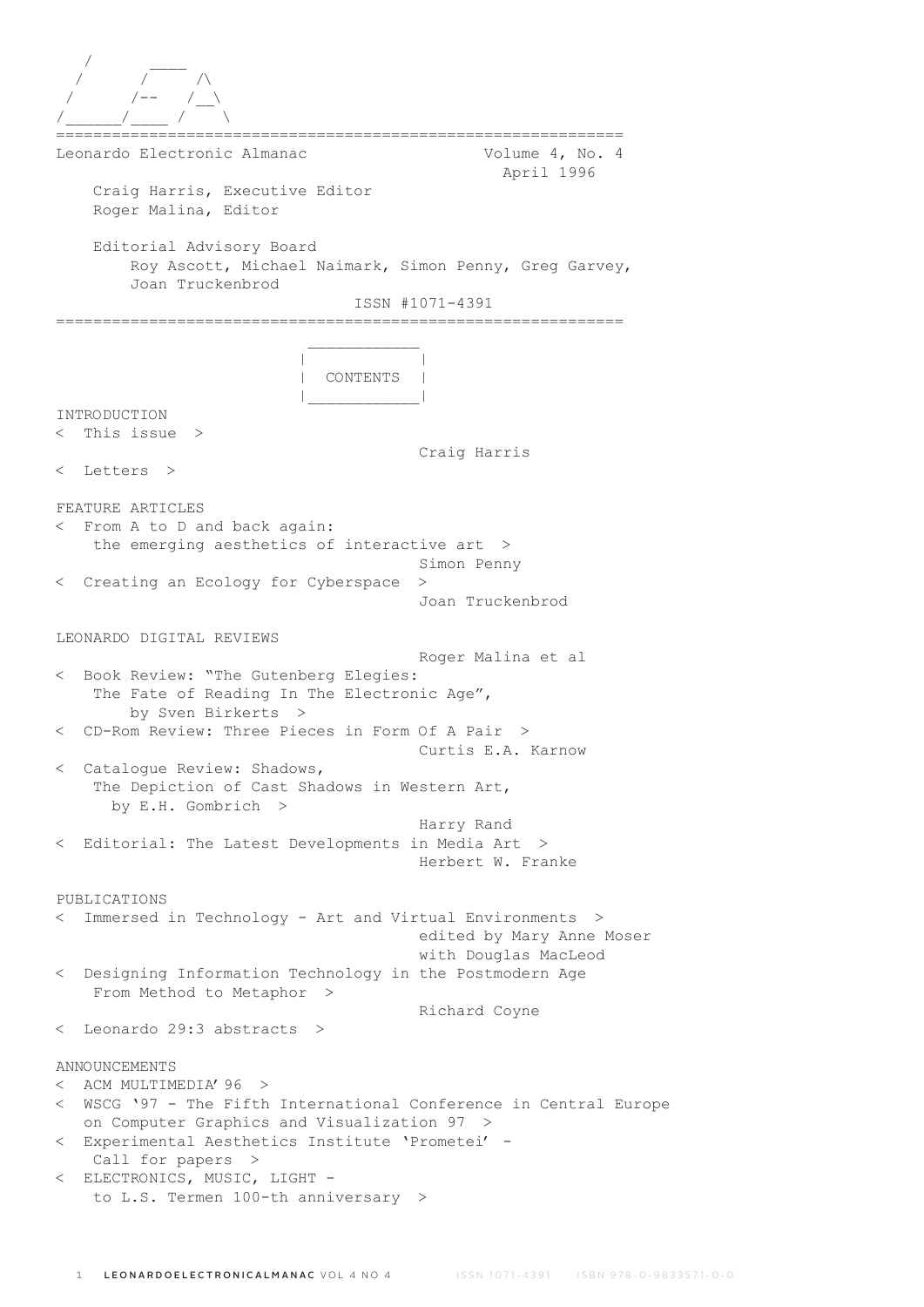### OPPORTUNITIES

< Minnesota's Resources and Counseling for the Arts seeks an Executive Director >

ACKNOWLEDGEMENTS LEA WORLD WIDE WEB AND FTP ACCESS LEA PUBLISHING, SUBSCRIPTION & ADVERTISING INFORMATION =============================================================

 $\mathcal{L}_\text{max}$  and  $\mathcal{L}_\text{max}$  are the set of  $\mathcal{L}_\text{max}$  . The set of  $\mathcal{L}_\text{max}$  | | | INTRODUCTION | |\_\_\_\_\_\_\_\_\_\_\_\_\_\_\_\_|

< This issue >

# Craig Harris

Simon Penny probes the emerging aesthetics of interactive art in one of this issue's feature articles. Joan Truckenbrod explores women and their involvement with technology in another feature, describing a series of recent telecommunications-based lectures. Leonardo Digital Reviews provides its usual insightful collection of perspectives into a current book about reading in the electronic age, an art show catalogue exploring the use of shadow in Western Art, a group of CD-ROMs, and a Herbert W. Franke editorial about the latest developments in Media Art.

Two new books in the Leonardo/MIT Press Book Series have been recently released: Richard Coyne's "Designing Information Technology in the Postmodern Age - From Method to Metaphor", and "Immersed in Technology - Art and Virtual Environments", edited by Mary Anne Moser with Douglas MacLeod. LEA readers have an opportunity to find out more about these books, and we also present a preview of abstracts from 'Leonardo' journal Volume 29, Number 3. It is sometimes hard to believe that 'Leonardo' has been publishing the journal for nearly 30 years. This longevity is certainly indicative of the value of providing a forum for exploring issues relating to contemporary art, and the relationship to science and technology. Perusing the full range of content found in 'Leonardo' since 1968 helps to establish an historical perspective that places the focus on the concerns of art and culture, and not merely on a specific technology or science. It is in this context that I find Simon Penny's article, Herbert Franke's editorial and Richard Coyne's book relevant and related. \*\*\*\*\*\*\*\*\*\*\*\*\*\*\*\*\*\*\*\*\*\*\*\*\*\*\*\*\*\*\*\*\*\*\*\*\*\*\*\*\*\*\*\*\*\*\*\*\*\*\*\*\*\*\*\*\*\*\*\*\*

Letters > Art + Science Collaborations

Hi there-Someone from PA recently read LEONARDO and is joining ASCI because they saw us listed again. Thank-you. However, he said that our old address is posted, would you please include our new contact info in the next issue? or whenever convenient:

Art & Science Collaboration, Inc. (ASCI) P.O. Box 358 Staten Island, NY 10301-3224 USA Tel: 718/ 816-9796 Fax: 718/ 815-1613 Email: asci@fly.net URL: http://nttad.com/asci

P.S. Our homepage recently won a "TOP 50" prize (from 2,000 web sites) from The WEB MAGAZINE in the U.K. Check it out if you get a chance.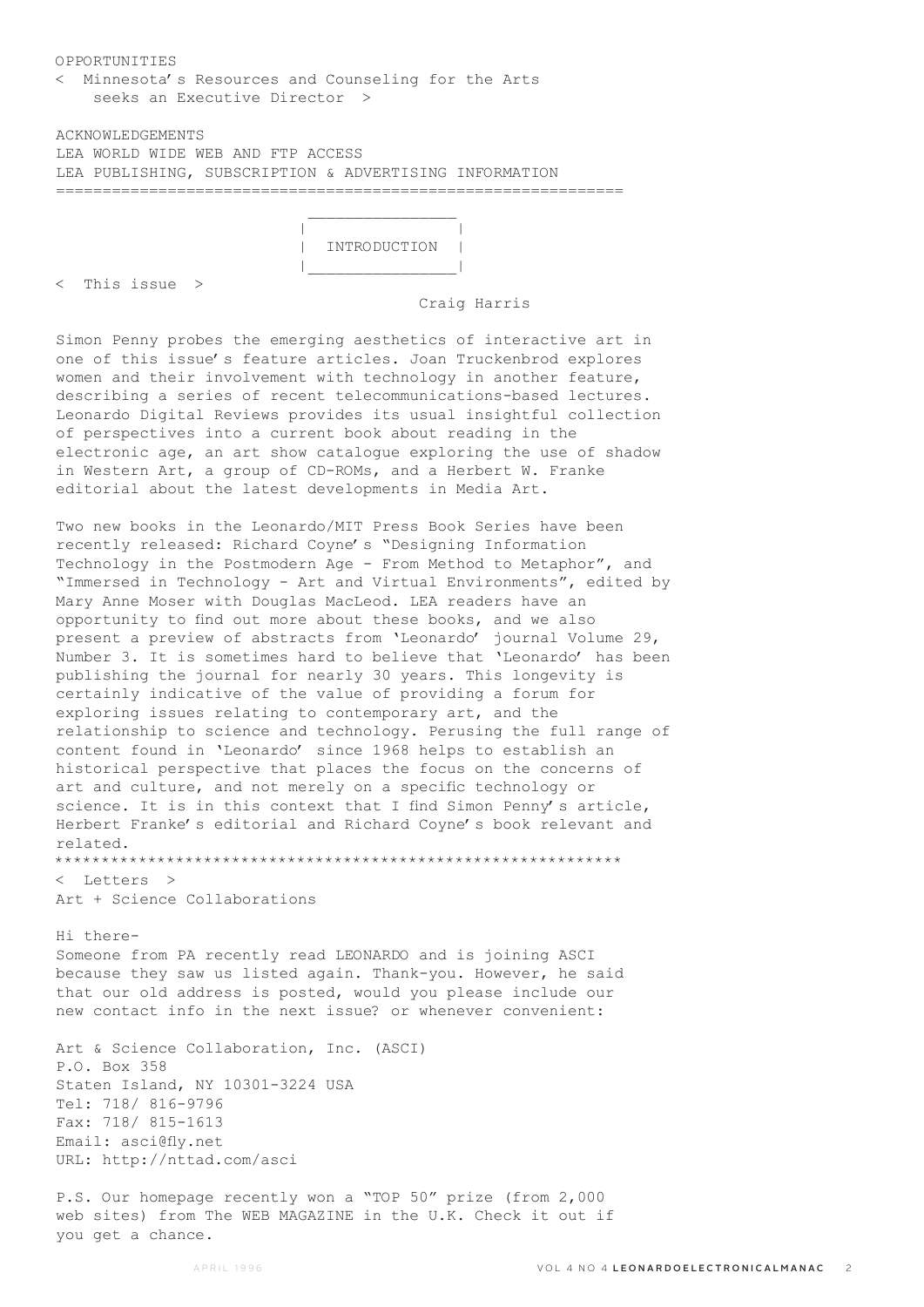| | | FEATURE ARTICLE | |\_\_\_\_\_\_\_\_\_\_\_\_\_\_\_\_\_\_\_|

< From A to D and back again: the emerging aesthetics of interactive art >

 $\mathcal{L}_\text{max}$  and  $\mathcal{L}_\text{max}$  are the set of  $\mathcal{L}_\text{max}$  . The set of  $\mathcal{L}_\text{max}$ 

Simon Penny Email: penny+@andrew.cmu.edu Pittsburgh, Pennsylvania

Interactive art represents a radical phase-shift in western esthetics. Artists are confronting unexplored territory: the esthetics of machine mediated interactivity. Designing the interactive experience adds an entire dimension to the esthetic endeavour, one without precedent in the visual and plastic arts. In the west, the visual arts have no tradition of an esthetics of interactivity. Six hundred years of painting has resulted in a rich esthetics of the still image, of color and line, shape and area, of representational geometry and perspective. The effect of six hundred years of enculturation is that we know how to read images (which observe the conventions of renaissance perspective) before we can read text. One hundred years of moving image has given us a culturally established set of cinematic conventions: we can read cinema, but as yet we have no culturally established esthetic of real time interaction. The implications of this observation are resounding. Jonathan Crary cogently argues that meaning in an artwork is constituted between the viewer and the work, that the 'techniques of the observer' are as important as the techniques of the artist. Artists are struggling to establish a new canon, a new genre. However, not only are understandings about the dynamics of the interactive experience very limited among artists, but the 'techniques of the user' are non-existent. What results is a crisis of meaning: the work cannot 'mean' because the user doesn't speak the language.

What I hope to do here is lay out some tentative definitions and contingent categorisations, and question some obfuscating notions, in order to stimulate closer, more rigorous thought on the subject. In the past, some people have proposed to me that a photo or a painting is interactive; I find that infuriating. So I'd like to define 'interactive' for the purpose of this discussion: An interactive system is a machine system which reacts in the moment, by virtue of automated reasoning based on data from its sensory apparatus. An Interactive Artwork is such a system which addresses artistic issues. A painting is an instance of representation. A film is a sequence of representations. Interactive artworks are not instance of representation, they are virtual machines which themselves produces instances of representation based on real time inputs.

There are two new esthetic tasks in interactive art. The first is to discover the nuances and modalities of the interactive dynamic, and to find out how to apply these to esthetic goals. The second is the integration of the esthetically-manipulated interactive dynamic with the other components of the work, be they physical objects, images or sounds, into an integrated esthetic whole.

Interactivity implies real time, now. The difference between an interactive application and handwritten correspondence is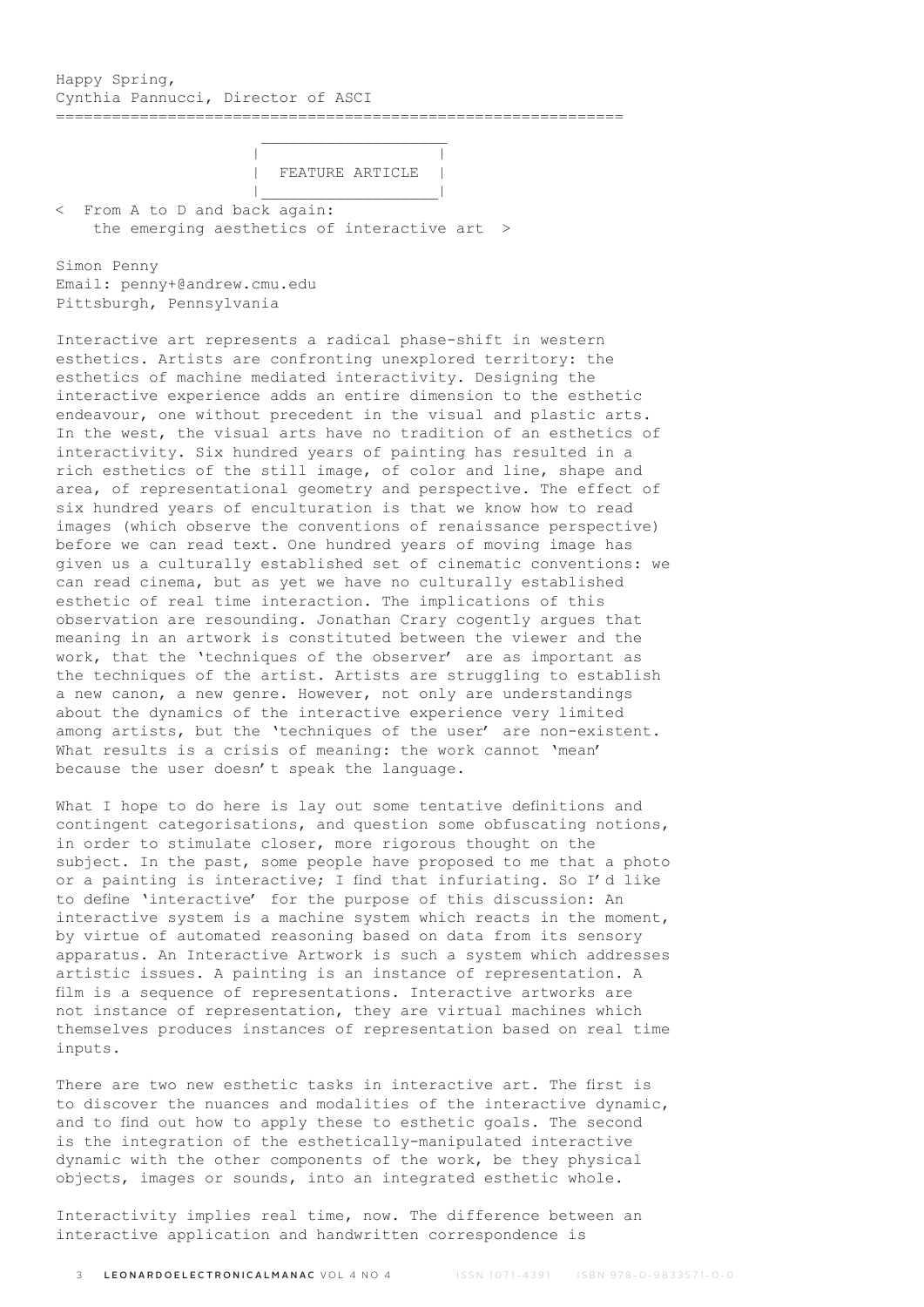essentially one of time. There is a time frame which is perceived by humans as 'real-time' response - it is the time frame of physiological reaction. Slower (or faster) than this is not 'real time'. Switching a light switch produces a real time response, but it is simplistic. Interactivity allows reactions by a machine in real time which are intellectually and cognitively complex. This defines the medium. This capability is made possible by high speed data processing. Observation of altered spatial and temporal relationships has been one of the staples of new media theory for decades. These changing relationships are effecting critical social and cultural changes, and it is to be expected that artists will get interested in such changes.

Peter Callas observed some years ago that the televised spectacle was in the process of taking on the functions historically assigned to the architectural monument. The architectural monument is localised in space but persistent over time. The broadcast media spectacle, on the other hand, is localised in time but spread wide over space. A book is a medium in which time is collapsed (you read after I write) but space remains stable (I cannot access the book unless I am sharing my physical space with the book). Conversely, telematic works collapse space but 'maintain' time. A book is like a monument. A conventional artwork is like a monument. Interactive artworks may be inherently Warholian - they may have significance only for their '15 minutes of fame'. On the other hand some interactive artworks present themselves in the guise of static, permanent 'monumental' things (this may only be a transition phase).

The advent of artworks which combine electronic image (and sound) technologies, sculptural utilisation of space and digitally coordinated automation of parts - often with electromechanical elements and recourse to data from sensors or other user input devices - presents us with a new esthetic complex, the conformations of which are only marginally amenable to the techniques of traditional artistic analysis. Therefore it seems necessary to attempt an evaluation of the esthetic modalities and formal qualities of various types of interactive work, by reference to some well known examples.

Two preliminary distinctions must be made. In the first case I would like to distinguish between systems which embrace the 'topdown', serial processing single CPU model. These works are usually built on or for desktop computers. Another genre of work, inspired by robotics, complexity theory and artificial life models, utilises discrete or networked multiple processors, and are usually installations or performances with mobile components. This paper will concentrate on the former category (although my own work concentrates on the latter).

A second distinction must be drawn within the 'single CPU' category: between screenal and spatial interactivity. The first extends the idea of the painting or the cinema/TV screen, the second engages the kinesthetic aspects of embodiment, the sensibilities of sculpture and dance. Hypertextual works offer through the screenal window a navigable dataspace, a space which is experienced intellectually rather than physically: Henry See's "A Memory Project" and Lynn Hershman's "Deep Contact" were early examples of this paradigm which has become ubiquitous in what is now called 'interactive multimedia'.

Many interactive artworks explore the relationship between real space and virtual space. One way to understand this phenomenon is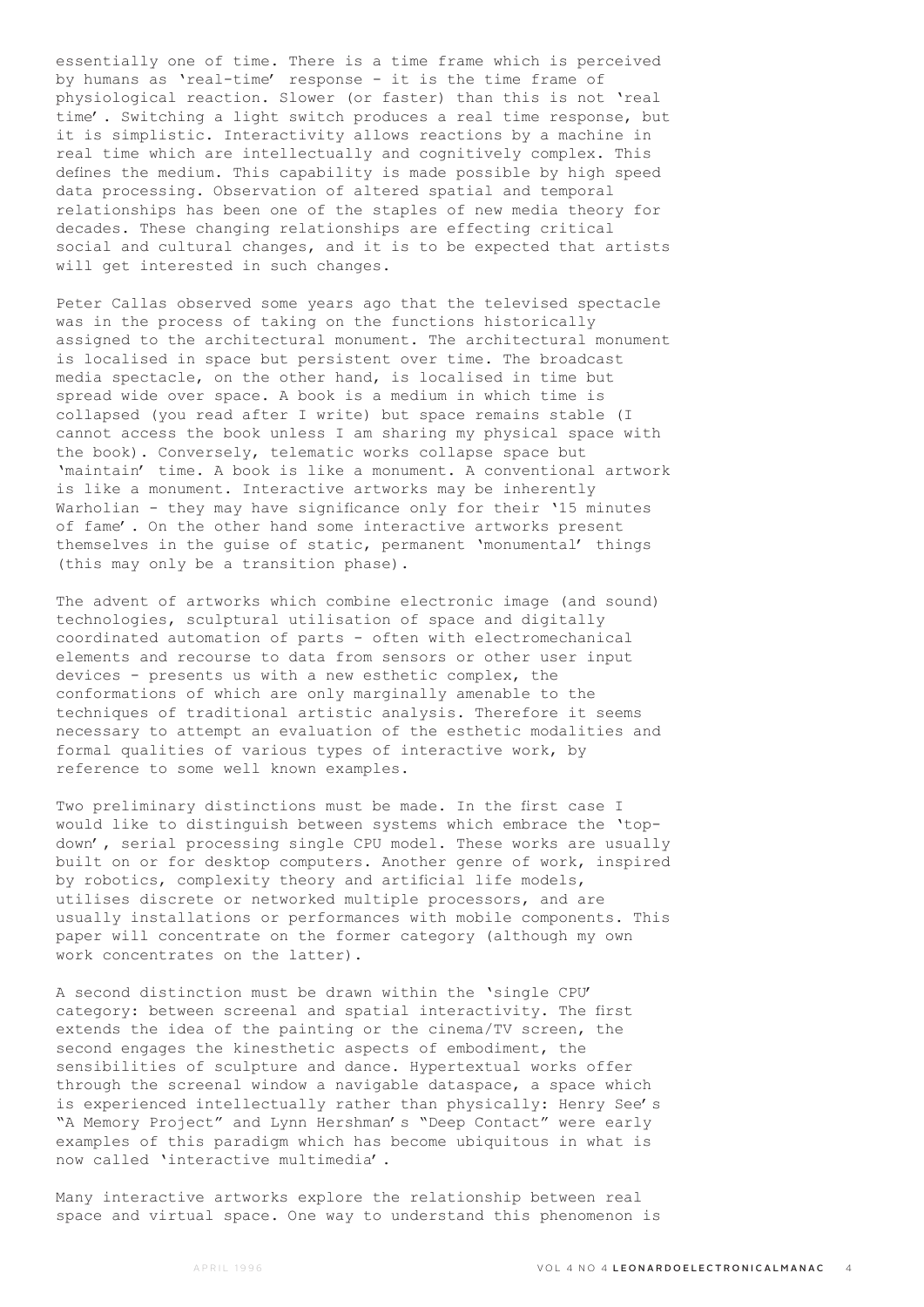to 'see' it as a visualisation of the relationship between the physical world and the imperceptible digital world. The entire phenomenon of VR may be seen this way, as a metaphorisation of digital data'space' into the visual. Certainly the conflation of digital communication with some kind of non-existent 'space' is a consistent trope from the 'cyberspace' of Gibson's "Neuromancer" to "Lawnmowerman". Thankfully, VR's fifteen minutes of fame came and went. Now we look back in wonder at all the utopian brouhaha that was generated around what basically amounts to a viewing device. I note that many projects which are presented as 'VR' these days have dumped the HMD and are presented on monitors or projection screens; they amount to navigable CAD projects.

Two of Jeffrey Shaw's works: "Legible City" and "Virtual Museum", are paradigmatic of works which map a virtual space onto a real space. In these works physical movement in real space navigated the viewpoint through a superimposed virtual world. In "Legible City", speed of travel through the virtual world was controlled by pedaling a stationary bicycle. There was a one-to-one correspondence between the rate of movement through the virtual world and the speed the bicycle would have been traveling, were it mobile. In effect, the bicycle is a mouse. It is worth noting that the interfaces to virtual worlds are seldom mapped one to one. Generally a small movement in the real world produces a large movement in the virtual world. This tendency replicates the paradigm of the labour saving machine. This paradigm is taken to the absurd extreme in the 'flying eye' type of VR interfaces in which the gaze seems to be rocket-propelled. In "Virtual Museum", simply leaning in your seat provided the motion through the virtual world.

In "Legible City", the bicycle analogy allows for the dissociation between steering and linear travel. This dissociation of rotational and linear modes is carried to extreme in EVE, (Experimental Virtual Environment, Jeffrey Shaw et al). In EVE the three degrees of rotational movement are mapped directly from the movement of the head, i.e., I turn ninety degrees to the right, the image also moves ninety degrees to the right. But the three degrees of linear movement are abstracted, mapped through the use of a joystick.

Another type of relation between virtual space and real space is the 'paradoxical map', in which the virtual space replicates and is aligned point for point with the real space, except for certain digital phenomena. Gideon May's "Table with the Spirits"(1993) is one of several examples of this type. In most HMD (Head Mounted Display) type VR projects, Virtual Space and Real Space are totally separated.

David Rokeby's "Very Nervous System" presents us with a paradigm of non-visual interactivity in which human physical movement illicits responses (in this case sound) in a more or less marvelous way (in this case video image interpretation). There is no metaphor of travel here; you are (only) where you are. Yet a kind of invisible 'virtual world' is mapped over the real world. Interaction with that virtual world produces sound. In some circles this instrumenting of an architectural space is referred to as 'ubiquitous computing', and is discussed as the inverse of VR.

Screen-based 'hypertextual works', 'instrumented physical spaces' and 'mapped virtual and real environments' are three new genres. Another 'dimension' can be added to each of these by the inclusion of fast, wide bandwidth digital communications technologies. We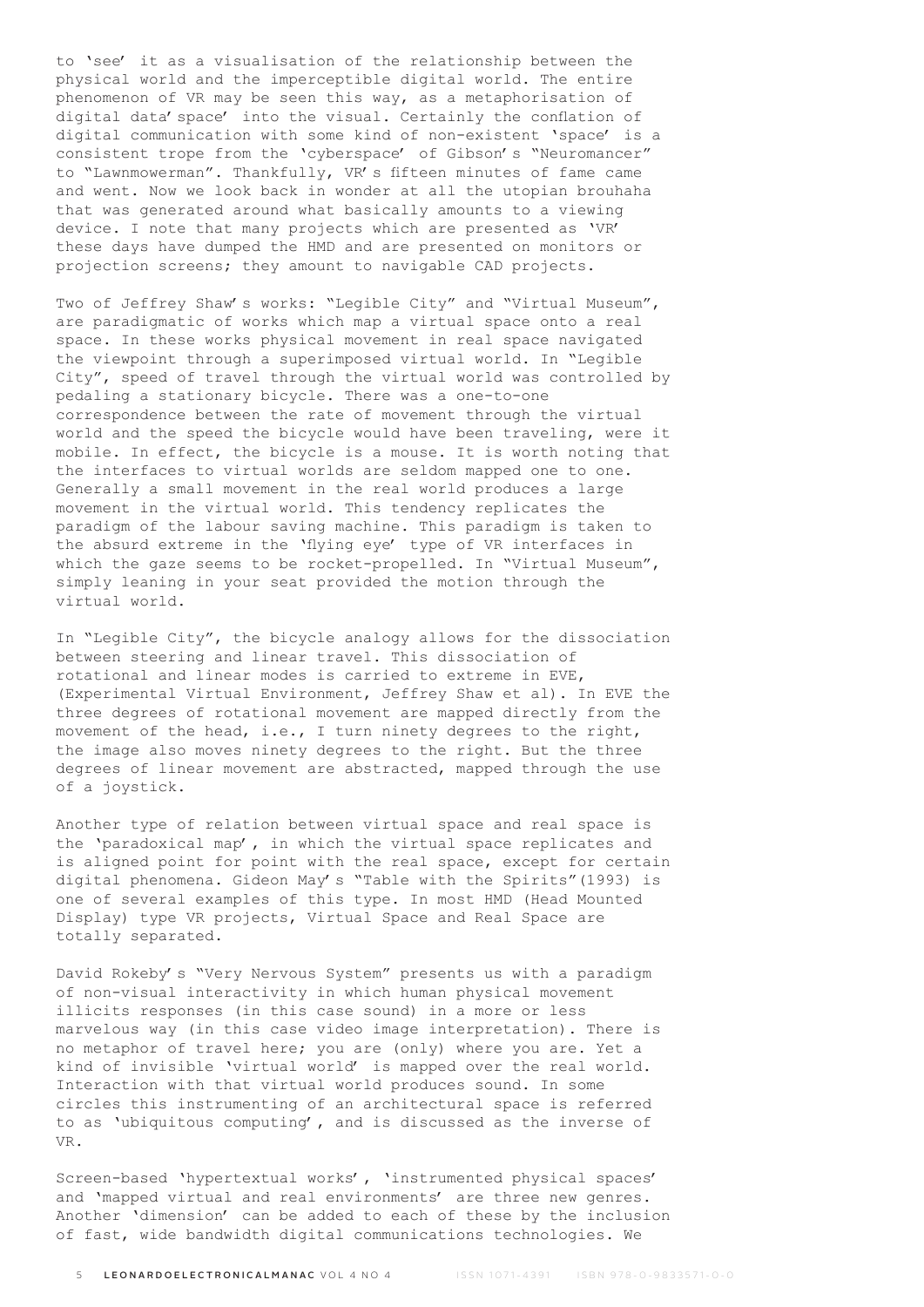might call this tele-interactivity. There are identifiable subgenres, in which the interaction is: between people geographically separated; between a person and a machine, geographically separated; or between people geographically separated at a virtual site.

The first we might call 'teleconferencing art'. Paul Sermon has produced provocative works in this vein, such as "Telematic Dreaming". In this work, a video camera sends the image of Paul, on a bed, to another site at which it is projected onto a bed. At the second site, a guest is invited onto the bed. Paul can see the remote site by a returned video image. Paul's image interacts with the guest on the bed. The piece also includes two way audio contact. Through its direct eroticism this piece generates a host of questions about prescience.

A second sub-genre utilises the idea of teleoperation. Eduardo Kac and Ed Bennett's "Ornithorinco" allows a user to teleoperate a robot (over phone lines) to explore an environment. More provocatively, Stelarc's recent "Fractal Flesh" project allows his body to be teleoperated over the net. In both these works some aspect of the user (vision, volition) is extruded over the communication network to 'be' in another place. A third sub-genre (exemplified by Agnes Hegedus' "Fruit Machine") allows multiple remote users to cooperate in tasks in a shared virtual environment.

The sudden explosion of networked multimedia (via the World Wide Web) has finally realised the dreams of the pioneer network artist of the mid eighties, (though this realisation has a decidedly commercial cast to it). A recent network project by the Berlin based Art+Com group, "T-Vision" is on the one hand chillingly panoptical, on the other it demonstrates coordinated global data retrieval in a way that the WWW only hints at. "T-Vision" offers a radical new paradigm of computation. In this work, a user rolls a beach-ball sized trackball, and a globe of the world presented on the screen, rolls correspondingly. This image is made up of a patchwork of satellite and aerial photos. This world can be zoomed. In some cases one can zoom from the entire globe down to a city street in one smooth swoop. In one case, one can zoom into the Art+Com office, and look through a video camera pointing out the window, and see real time video action! "T-Vision" can utilise the entire internet, drawing on dispersed databases for its images, so that the globe is continually updated, even to the extent of real time video, if available.

As cinema emerged as a technology and an esthetic, it also built its institution - its cultural niche. Cinema did not find its home in the museum. It built another institution, where the notion of the 'original' was absurd. (No one asks if the particular print of the film you're watching is an 'original or a copy'.) In the same way, interactive art will forge its own cultural niche. Is the web the environment where Interactive art will settle? Only time will tell.

Simon Penny -----------

Simon Penny is an artist, teacher and theorist in interactive art. He is Associate Professor of Art and Robotics at Carnegie Mellon University, Pittsburgh PA. \*\*\*\*\*\*\*\*\*\*\*\*\*\*\*\*\*\*\*\*\*\*\*\*\*\*\*\*\*\*\*\*\*\*\*\*\*\*\*\*\*\*\*\*\*\*\*\*\*\*\*\*\*\*\*\*\*\*\*\*\* < Creating an Ecology for Cyberspace >

Joan Truckenbrod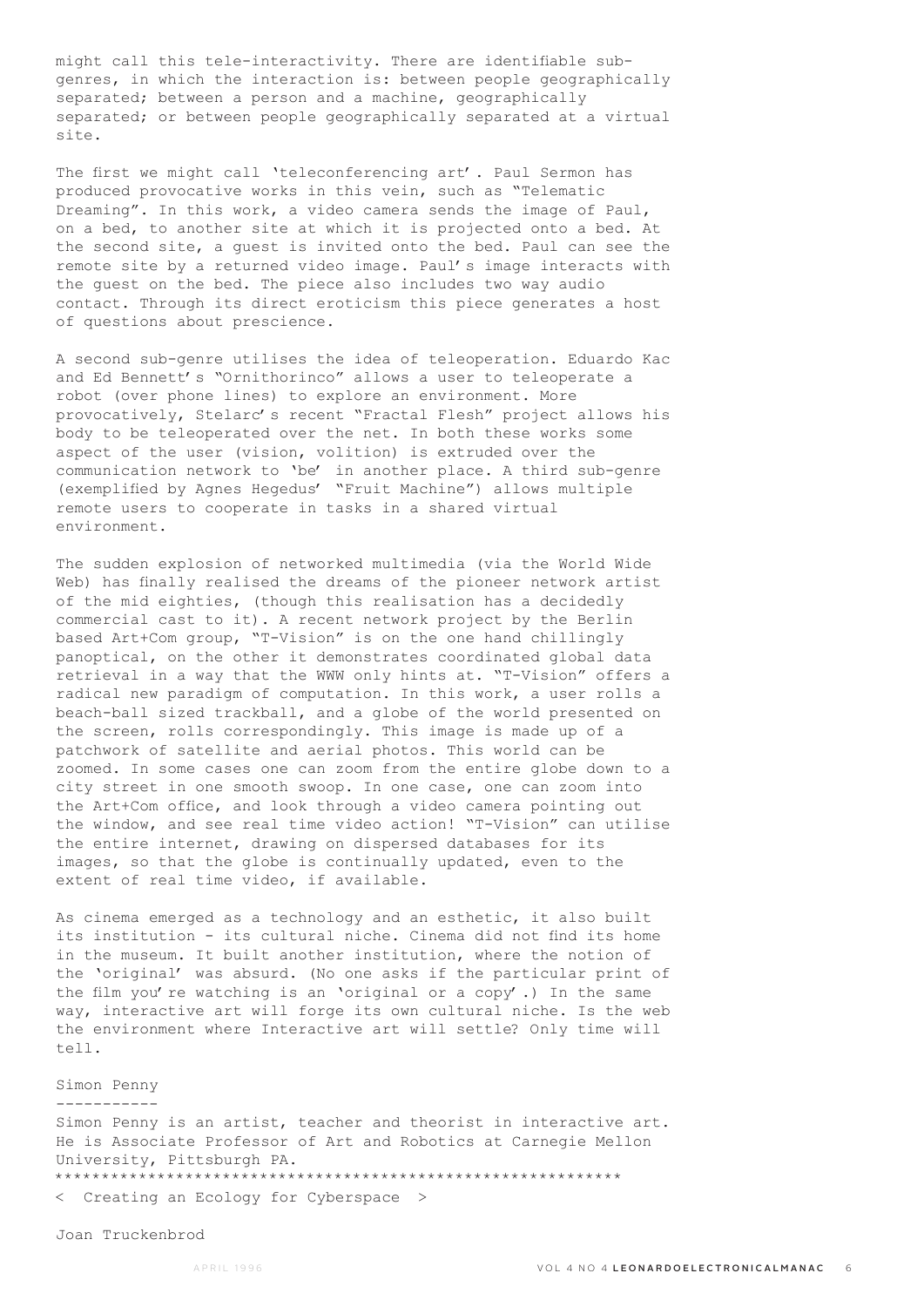The School of the Art Institute of Chicago 37 S. Wabash, Chicago, IL 60603 Email: truckenbrod@niuhep.physics.niu.edu

The WWW is currently under construction. Consumers, participants and makers of the Web are creating an architecture of the cybersocial. Telecommunications is a socially constructed form of interaction embedded with structures, strategies and value systems. Means of communication are not "fixed natural objects". They are constructed complexes of habits, beliefs, and procedures embedded in elaborate cultural codes of communication ("Hello, Central?", Michele Martin, p. 6).

The web interaction, the Internet, is a subculture of computer technology with its own folklore. The computer display screen displacing time and space, becomes the playing field, but rather than a team sport, the majority of the experiences are actually solitary experiences in front of the monitor. Surfing the web, reading, looking, listening, and chatting via email are all performed in the light of the monitor using the keyboard and mouse. Chat groups may or may not be real time interaction. However they are tied to text and/or pictures on the screen. The face-to-face is absent. There are no facial expressions, no gesturing, no personal aromas, and no glances that communicate on another level. The social gets mapped onto the visual field - the display screen. There is elaborate cyber-costuming, as participants construct identities using the artifacts of cyberspace, rather than those of personality. The imagination takes over where the sensory experiences are limited or absent. We visualize the social dynamics. Social rituals become synthetic.

Women and their involvement with technology is the topic of a series of lectures given in the Telecommunication Arts course I am courrently teaching. The lecturers are from Monster Central , a group of women in Vancouver B.C., who study the issues involving women and technology. This series of lectures was presented using CUSeeMe software via the Internet. We did not have access to a telecommunication site so we used the internet for a real time face-to-face interaction, and a conference telephone for the audio portion of the lecture. This interaction constructed a space occupied by both groups of participants. The face to face interaction includes facial expressions, gestures, glances as well as personal identity information gained through hair, clothing and electronic circuit boards embedded in each person's chest.

This conference was organized by Monique Genton, a graduate student in the Art and Technology Department. Lecturers included Susan Edelstein, an artist who exhibited at the 1995 Venice Bienale and who is Director/Curator for the Artspeak Gallery in Vancouver; Sharla Sava, an Art Historian; Jil Weaving, Lori Macintosh, and Sandra Seekins, artists. Attending this conference together with students were Visiting Artists Cynde Schauper and Manny Hernandez, and Syndy Zeigenfuss, Graduate Teaching Assistant.

Monique Genton Introduction: Feminist criticisms of technology have addressed women's marginalization and the need for uncovering and fore grounding women's contributions in technical fields. In addressing women's alienation it is productive to also examine how technology itself, through various cultural formations, embodies a celebration of masculinity and power. Monster Central is a Vancouver-based group comprised of artists, curators, and cultural critics who all share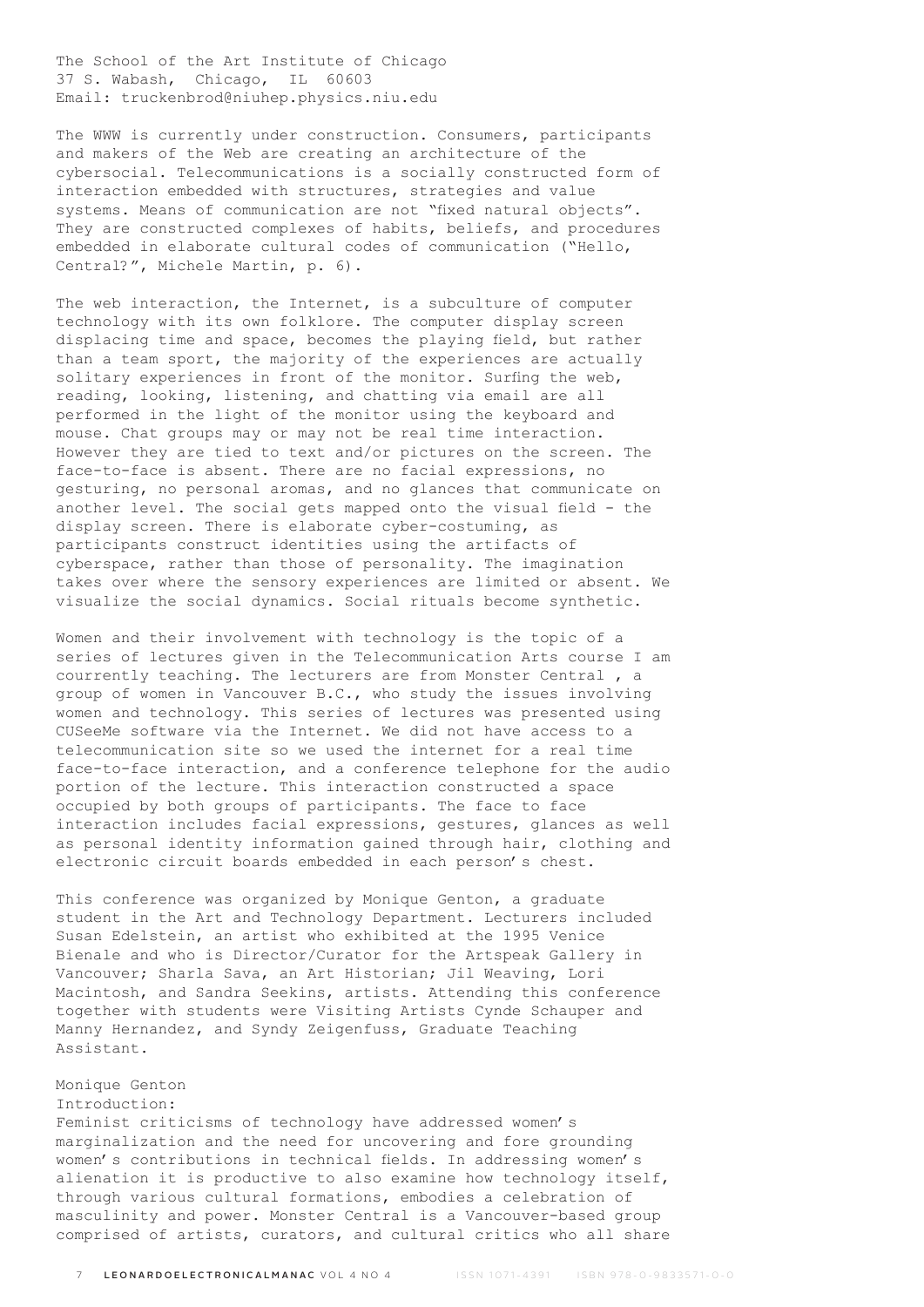interests and concerns regarding women and digital technology. We meet regularly to review current media and to discuss how we, as women, can negotiate and assert ourselves within digital discourse. The speakers discuss current technotheory, gender and sexuality on the internet, improving women's access through an artist-run centre, and how the model of monster/woman/machine forms a potential means of gaining agency in the digital domain.

# Sharla Sava

----------- By adopting various viewpoints in current technotheory, I interrogate the increasingly shady boundaries between real presence, telepresence and tv-land. My presentation relies on the premise that the tele-audience can't definitively know when I am telling a lie. Keeping this in mind, I restate a few of the absurdly idealistic claims which have been applied to telecommunications technologies. The claims I take have been culled from various sources - locating utopian discourse around virtual communities; hypertext; technospirituality; electronic art and feminist approaches to technology. I also speak of more specific attempts, made by feminists with different ideological positions, at making women grasp and make use of multimedia. Working as a highly mediated body within "the belly of the monster" - as Donna Haraway has named the current technocultural environment, I try to stress the ambiguity of 'truth claims' when it comes to new inventions. I like to keep in mind that things are getting better, but they are also getting worse.

### Lori Macintosh and Sandra Seekins

---------------------------------

Sandra Seekins and Lori MacIntosh are engaged in an examination of the Internet's queer sites. What strategies can be used to queer cyberspace? How do we assert a lesbian presence? We want to investigate the possibility of lesbian cyborgs, cyberqueers.

It seems that queer sites that clearly identify themselves as such in listserves, etc. fall into the trap of cyber-ghettoization. How can the boundaries be breached so that a queer presence is prevalent and unavoidable on the Internet? And what about heterosexual users who gender bend in chat rooms - aren't they, too, potentially queering the net?

We also intend to critique attempts to police and survey cyberspace. As government control insinuates itself, it becomes harder for the Internet to be a radical space wherein critiques can be launched; the potential for transgression quickly narrows. This dilemma is especially acute given the urgency of nonnormative interventions in the masculine and heterosexual domains of science and technology. What Donna Haraway calls "the informatics of domination" becomes particularly relevant in the case of gay and lesbian subjects. The dominant myths of "disembodiment" and "democratic" exchange that haunt the rhetoric of cyberspace have to be exploded. They obscure the way new technologies are linked to material bodies and material existence. The future is already in process and its possibilities are already being circumscribed in a variety of unsavory ways.

It is crucial to preserve the potential for alternative and radical sexualities and voices within this space that is undeniably the repository of our present and future knowledge. It is imperative that we explore and critique the complex interchange between technological and medical discourses which often construct the homosexual body as a deviant object of scrutiny, and dominant political ideologies such as the current plague of right wing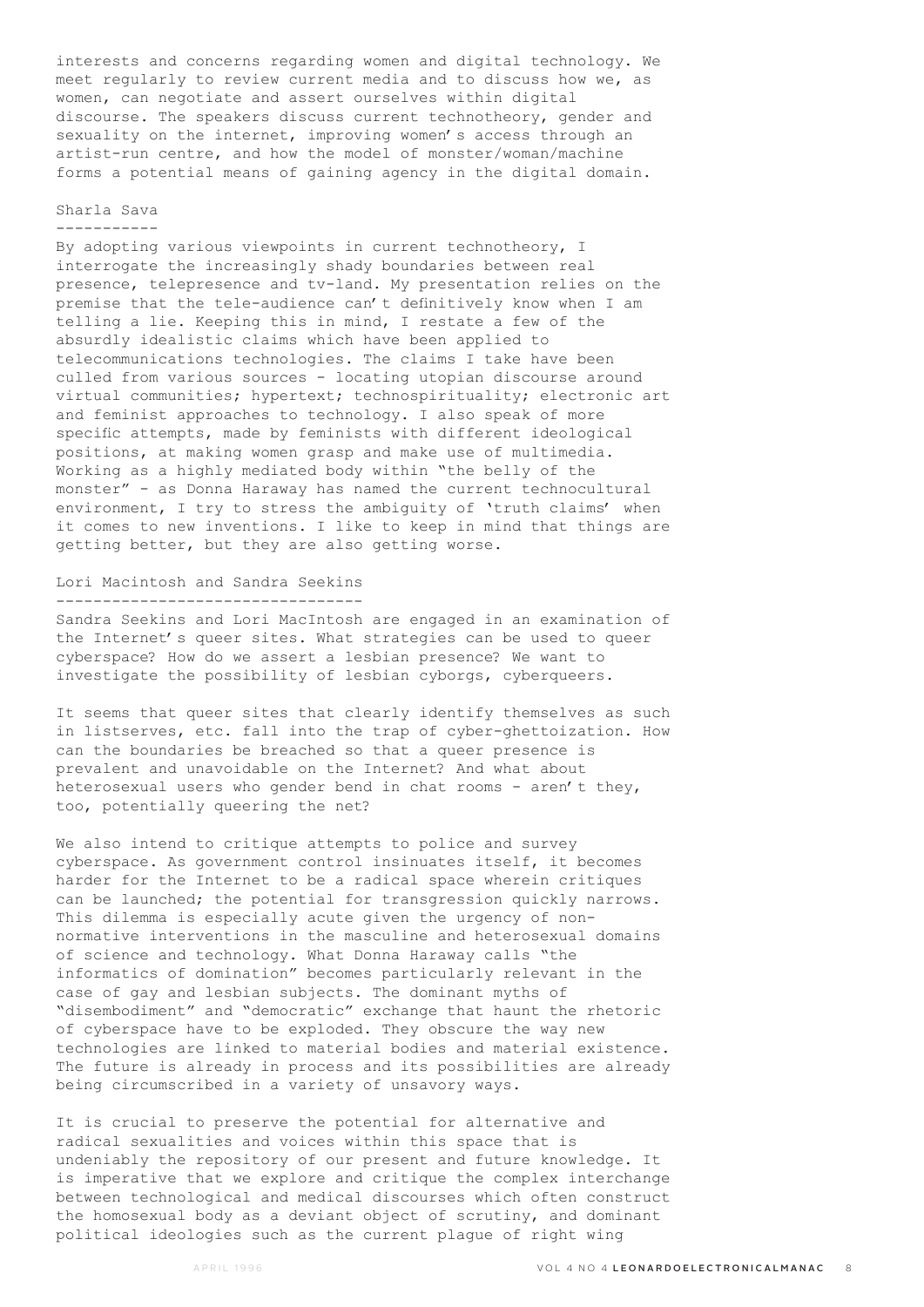conservative backlashes which map out the legal and social criteria for homosexual (non) citizens.

#### Jil P. Weaving --------------

Drawing from and slithering between a variety of discourses I have developed a genealogy for a feminist activist cybermonster. Anchoring this construct is the binary opposition of Western logics which posit the organization of the standard male body as normal and the female's morphologically dubious body as the abnormal or monstrous. Developing a line of descent, I contend that mutations of the monster strain have been introduced through new reproductive technologies. Under the joint rubrics of freeing the female body from the constraints of pregnancy and the "correction" of fetal abnormality the reproductive body has become a compilation of machine and biotic components.

Current utopian ideologies posit a communications technology induced gender disengagement. Combining these theories with medical 'advances' implies that the womb has become an organic prosthesis. I question how virtual enactments of this, of the monster denied, repercuss both internally and externally. For instance, what is my accountability if I rape in cyberspace? What is my accountability to my gendered, warranting body? What to the set of structured social relations that my body exists within? As the regulation of criminality in areas infected by new technologies are inevitably informed by the definitions of transgression established in those fields previous to exposure, I project a guilty verdict.

My presentation is based on the instance and implications of reproductive bodies. However the trajectories of any technological development are not objective, inevitable or even accidental. It is imperative that activism acts within technologically located and mediated discourses; imperative that many 'big sisters' are watching; and imperative that when the cyborgs emerge, so do the cybermonsters.

# Susan Edelstein

### ---------------

I approached this discussion by acknowledging my binary position. First, I examine new technology from the perspective of a practicing artist, questioning the inherent limitations and problems that affect the production of my work when I use this new medium. Then I examine new technology in my role as a curator of a noncommercial artist centre, sensitive to the problems that arise on a more "universal" level. The problems I refer to exist on the internet. A new form of communication technology that has been viewed as one of the great democratic advances of the late 20th century.

I step back and watch myself wriggle around between the shoulds and should nots. I shift back and forth with my own internal debates, and I watch myself sliding into the position of the Other, the otherone - the one that has become responsible for neatly packaging up culture for the masses, mass consumption for the mainstream. How can I avoid or even deny the problems that go hand in hand with this new medium? How can I support this rhetoric when I'm constantly reminded of the problems with access, privilege and those three little words, World Wide Web. The web is only as wide as the English language allows it to be.

As a curator I search for artists who engage in these practices. I become the hungry monster seeking out artists who push the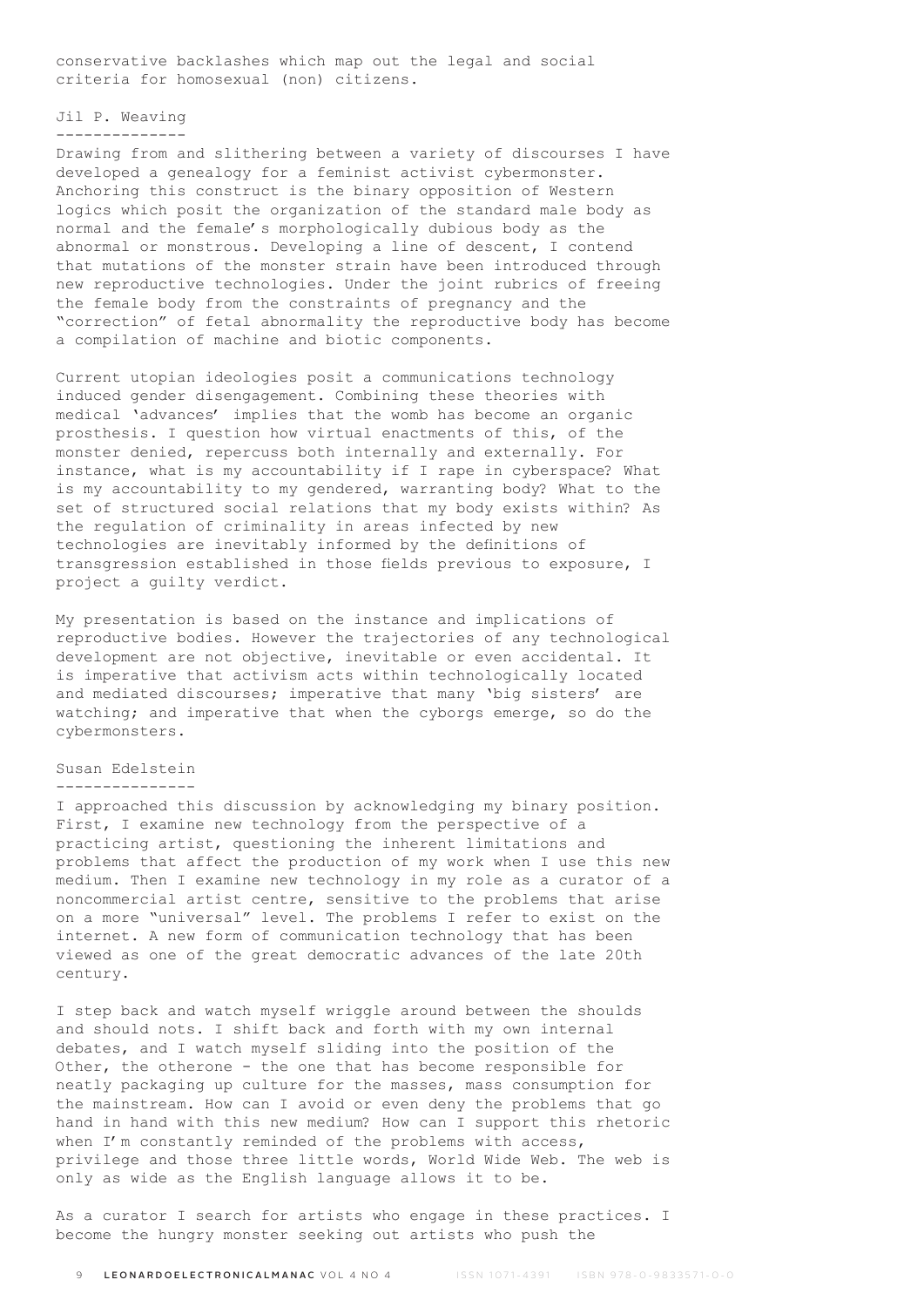boundaries of this new tool. I often begin to wonder if I have become part of the cyber marketeering hype that makes my skin crawl. Am I responsible for forcing artists into a position of unrequited consumption? Always needing to upgrade their equipment, and never having enough RAM to complete the next project.

I wanted to go beyond the utopian promises and speculations that surrounded me in my daily encounters with the internet and various computer applications. Attempting to stay grounded in the practical aspects of artistic production I have questioned if the convergence of theoretically informed art making and this electronic medium would ever materialize? I spent hours on the internet cruising, lurking, wondering if serious art and electronics co-existed. At times my life began to resemble some obsessive Las Vegas casino experience, one that had no contact with the outside world. Once I was online my days and nights became one. The sound of birds singing were my cue to stop.

It quickly became apparent that most sites were created BY and FOR men. Men represented approximately 90% of the people working in the computer industry. The types of applications being developed didn't seem to challenge the medium and did not speak out to me. Most programmes seemed void of any real content, and I began to see a pattern - something akin to the pattern of a boring algorithm wallpaper.

It was from these types of frustrations that I began to see the possibility for change. Meeting with friends in the community, just one year ago, we would discuss our concerns about the direction or lack of direction of new technology. We started a small reading group that would meet, biweekly, to discuss feminist/techno related articles. We eventually established a group that provided women with access to a computer and fostered the development and exchange of skills and ideas. Our mandate has been continually revised to keep up with the demand. We have an open door policy for any woman who is interested in taking part. The gallery will continue to support this type of action until we see changes reflected in new technology and its direction. =============================================================

 | | | LEONARDO DIGITAL REVIEWS | | APRIL 1996 | |\_\_\_\_\_\_\_\_\_\_\_\_\_\_\_\_\_\_\_\_\_\_\_\_\_\_\_\_\_\_|

> Editor: Roger Malina Coordinating Editor: Kasey Rios Asberry Guest Editor: Kevin Murray Editorial Advisors: Chet Grycz, Judy Malloy, Annick Bureaud, Marc Battier

 $\mathcal{L}_\text{max}$  and  $\mathcal{L}_\text{max}$  and  $\mathcal{L}_\text{max}$  and  $\mathcal{L}_\text{max}$ 

 REVIEW PANEL: Rudolf Arnheim, Marc Battier, David Carrier, Robert Coburn, Shawn Decker, Jose Elguero, Michele Emmer, Geoff Gaines, Bulat M. Galeyev, Thom Gillespie, Francesco Giomi, Molly Hankwitz, Gerald Hartnett, Paul Hertz, Curtis Karnow, P. Klutchevskaya, Richard Land, Barbara Lee, Roger Malina, Axel Mulder, Youry Nazarov, Simon Penny, Clifford Pickover, Irina Presnetsova, Harry Rand, Sonya Rapoport, Kasey Rios Asberry, Henry See, Edward Shanken, Jason Vantomme, Rainer Voltz, Christopher Willard, Stephen Wilson

=============================================================

< Book Review: "The Gutenberg Elegies: The Fate of Reading In The Electronic Age", by Sven Birkerts >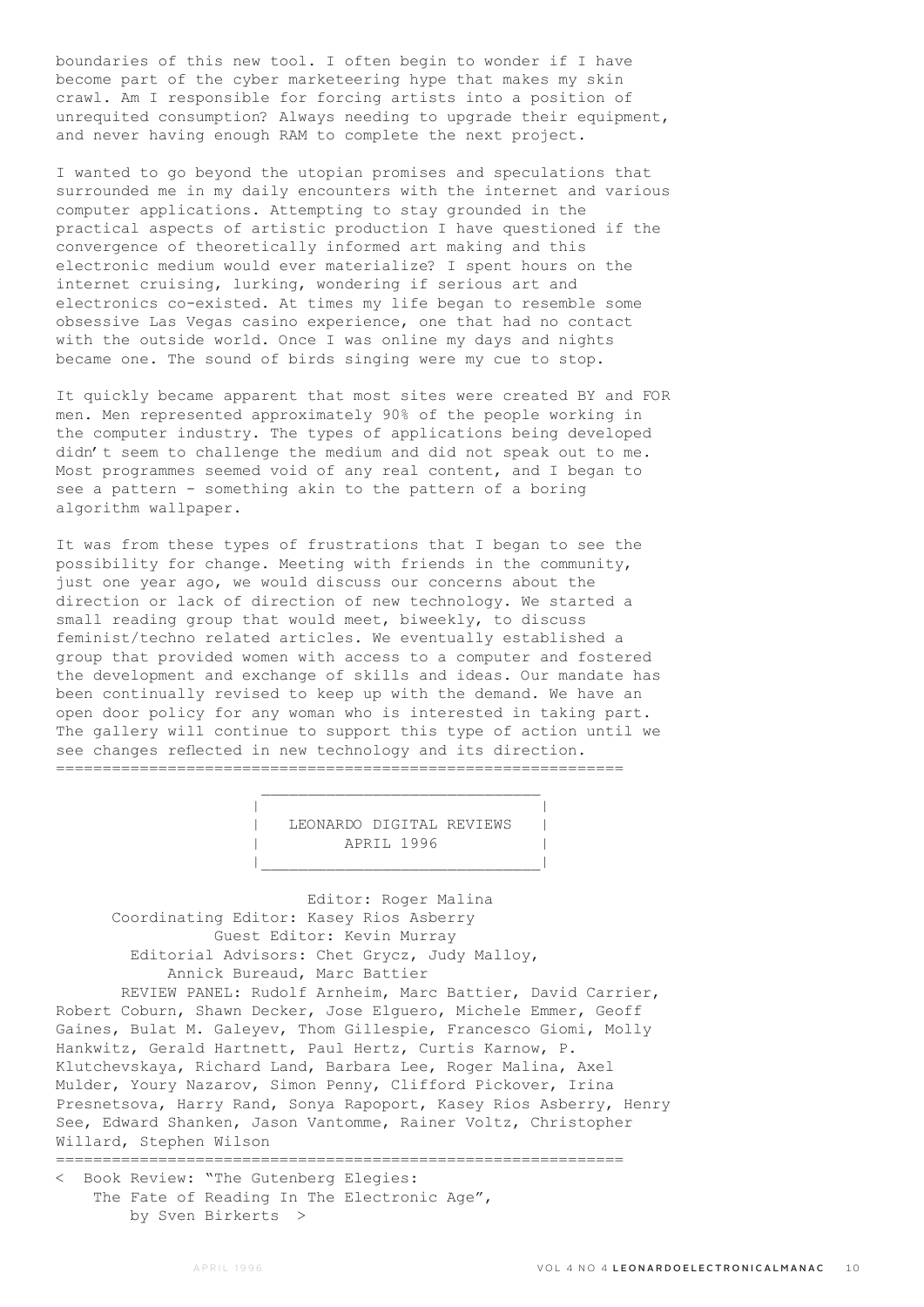New York: Fawcett Columbine, 1994.

Reviewed by J. R. Megg Email: MHANKWITZ@aol.com

Sven Birkerts' book is a passionate and perplexing tale of one man's love affair with the printed page, a plea for literature, and also a perturbing query into the effects of the new technologies. It is a well-detailed and genuine book when it comes to the passion, the love affair and the plea. It is shortsighted and conservative when it comes to cultural query. "The Gutenberg Elegies: The Fate of Reading In The Electronic Age" is emblematic of a certain superficial anxiety affecting our current sense of things, an anxiety generated by the introduction of a new and seemingly quite powerful medium - the internet and electronic media - as it pervades our culture. What is really at stake here in terms of Birkerts' text is an issue of knowledge, but not as Birkerts, author and reviewer, describes it. What I mean is that while Birkerts' glowing, impassioned sensibilities on reading, on teaching, on imparting his pleasure of reading to his daughter, and on his early, personal relationship to books, bookshops, and lovers of books, at times beautifully written and well-thought out, his arguments about culture, post modernism and electronic media, are not. This lends the book a disproportion which is perplexing, as perplexing as the general anxiety upon which Birkerts rightly makes his pleas. His understanding of new technologies and their effects on daily life, the creative act of thinking, orientations in space and the authority of the writer is limited, hence, self-conscious.

The problem is that Birkerts' questions regarding electronic media are under researched. He also has almost no space in this text, despite the fact that he is impassioned by literature and reading, for the vast and welcome body of literary criticism written by the postmoderns from Roland Barthes, to Helene Cixous, to Harold Bloom, Gayatri Spivak, Wayne Koestenbaum, Julia Kristeva, Michele Wallace, and many, many more - those who have struggled to produce literature and literary critique as well as to produce tracts on reading and literature through the past two decades. In fact, Birkerts' plea seems to come from too personal an anxiety about the idea of the author. It is clear in his questions that he is not a post-modern and that the invaluable critique which top writers and literary figures have embraced through a period of conservative authority is not his forte. In fact, Birkerts does not take this canon seriously at all. Rather, by not addressing it, and by taking as his departure point for complaint the decentering and vast "horizontal" effects of hypertext, Barthes' famous essay "The Death of the Author" shows his limitations. And, this is seemingly the only work of post-modern literary writing to which he seriously ascribes in order to support his arguments. Hence, his analysis of the new age of electronic media is for me rather thin, although at times a warm, less self-conscious voice develops in his endearing descriptions of his students and their feelings, or of a particular desire of his to write. Nevertheless, the absence of research behind his arguments is unmatched by the level of impatience with which he asks his questions, questions, it would seem, that if he were to relinquish some of his grasp on authority as a writer/author and enjoy the new technologies along with thousands of others who are becoming users, are doing, would evaporate. The new technologies are fun. Much else produces anxiety.

But I do have compassion for Mr. Birkerts' puzzled sense of disenfranchisement, potentially as a writer. He seems detached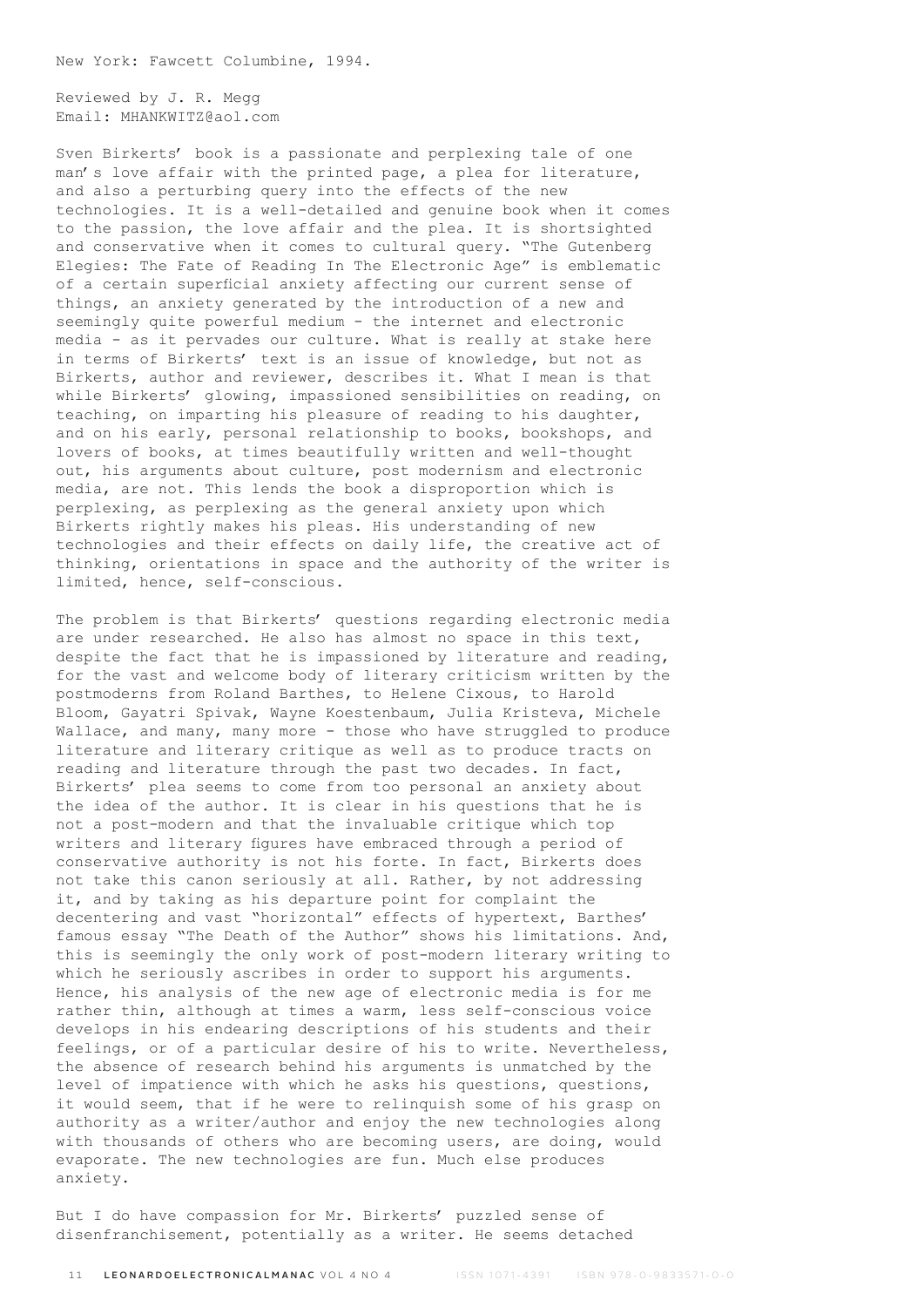from a sense of confirmed productivity and internet use. This is not a solid reason to decry the advent of the electronic page, however. How the internet is going to effect us is a good premise for a discussion, but not, it seems to me, in the manner that Birkerts brackets the problem. Moreover, he clearly omits substantial reasons for the pervasive lack of reading and literature in culture - illiteracy and lowered educational support - and focuses rather uniquely on a set of questions which do not really address the problem! Hence, many of his statements appear reactionary in light of the burgeoning discourse and multitude of books, artworks, and valuable and interesting uses for electronic media which many people, including writers, are developing. For example, while Birkerts' personal treatise on reading is joyful and thorough, his failure to discuss illiteracy rates which have shaken our culture and sense of future is a major oversight considering his stance on the importance of reading. If anything is responsible for a loss of literary sensibility in our children, teens and college students, it is the loss of solid literacy programs in the schools beginning in the United States under the Reagan administration and the overt decline in literacy rates among Americans as a result. Literature as an art has long been a privileged medium, one defined by leisure and class, another shining omission in this text as he fails to include at the explosion of multicultural literature which has broadened national sensibilities towards literature, reading and its cultural importance. Jamaica Kincaid, Toni Morrison and others have who have become popular and recognized for their excellence are but two writers who have made major contributions and advanced their cultures.

These oversights give "The Gutenberg Elegies" an uncomfortably narrow tweak on culture. Yet, when Birkerts describes his relation to the screen, one sympathizes. The screen is not a pleasant thing to look at for hours. A book is a much more substantial and loving material object to hold. Yet, Birkerts seems to fear not only the death of authorship, but a complete saturation of culture by screens and computers as if it were going to happen tomorrow or has not happened already. In actuality, what Birkerts falls for is the racy "drama of transformation" generated by the commercial market.

[end of part 1, please see <http://www-mitpress.mit.edu/Leonardo/reviews/mhellegies.html> for this review in entirety.] ==============================================================

< CD-Rom Review: Three Pieces in Form Of A Pair > Reviews by Curtis E.A. Karnow Email: karnow@cup.portal.com

"The Duringer Expeditions" Jacob Duringer Heavenbound Systems, Lake Forest, California

Mr. Duringer has invented a new MIDI keyboard instrument with multiple rows of keys which are playable simultaneously by a single performer. The Monolith, as he calls it, has 15 rows (15 MIDI channels) of 4 octaves each, and allows what sounds like multi-tracking by a single performer in a live context. The dimensions of the Monolith synthesizer are about 2 x 4 feet, and it sells for about \$4500. The CD is meant as a sample of the instruments capabilities; while the recording quality is mediocre, the CD succeeds in providing a wide range of synthesized music, all accomplished without programming or sequencing. The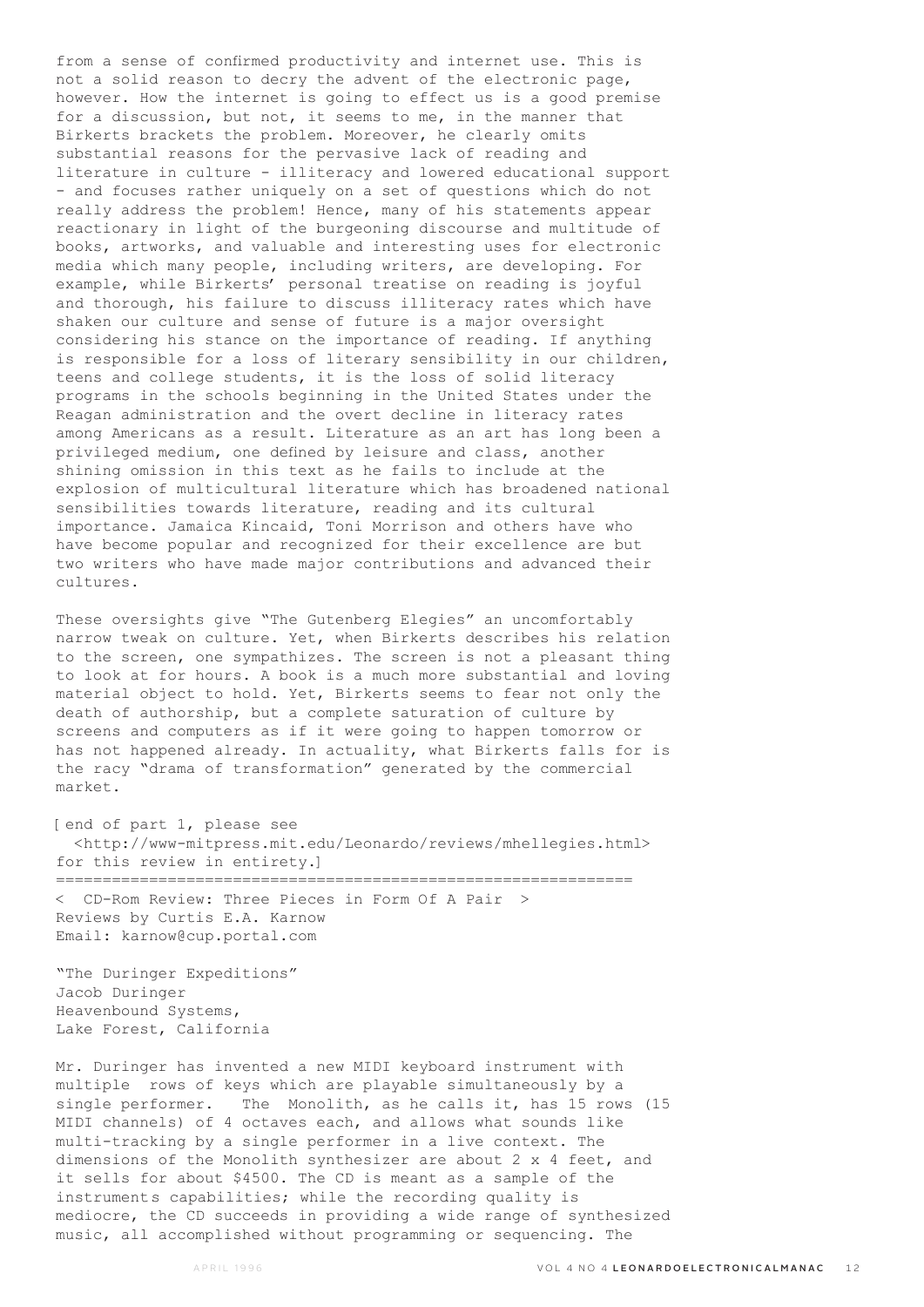pieces themselves (all composed by Duringer) are a bit weak, consisting mostly of simple showy multivoice accompanied by guitar and drums. But that fulfills their function here. The instrument is intriguing, opening up possibilities for truly live, nonprogrammed electronic music.

"U Totem" Strange Attractors Cuneiform Records, 1994

The CD comes with an original novella, a short series of episodic text bursts shifting across the now classic US/Japan terrain, our inheritance from William Gibsons "Neuromancer" et seq series. The music is an opera with a classical background, as much as Philip Glass' "1000 Airplanes on The Roof" is an opera: the text episodes are the libretto-ish framework, and each item on the CD tracks the sequence of the text. The text swivels fonts between the usual Times Roman and this Courier computer talk, moving from Japan to California, citing shady drugs and hologramic recordings, shifting back and forth across a decade or two. The music serves this text, and not the reverse: music pushing an agenda, music linking episodes. The music is clean, professional, experienced; but only a few segments stand on their own, floating beautifully, lyrically, over the others, etheria cut loose of the mundane. My favorite, "Postcard" is a simulacrum of Japanese pop, sung by Kaori Kuboniaw, a simple innocent song that puts everything else in contrast. So take this as a knotty text with accoutrements; this is not music free of the story. In "Hayakukinasai//Burger, Fries & Shakes" "U Totem" looks forward to the PanPacifc merger.

The Bifurcators, "Gang of 2" Artifact Recordings, 1995

This is another production of Ubu Inc., a San Francisco Bay Area organization supporting experimental and electronic music. Here Scott Fraser takes his "electronic" guitars and drives a series of synthesizers, samplers, pre- recorded materials and other electronic devices initially programmed and operated by the other bifurcator, Philip Perkins. Other humans input, too: voices; crickets, the chants of women, the sounds of the street. The blend of sampled input and pre-recorded materials gently blurs the machine/human boundaries. The sounds often combine delicately, a gentle admixture of liquid metal guitar strings and machine hum.

There is a play of light and shadow in the four pieces on this CD: the human players of instruments make continuous choices, but those trigger the programmed devices' output, within a legal set of choices. Fraser, Perkins et al. can play the digital lite replicant, loops and all. But when they need an elegy for the destruction of Sarejevo, they return home to a simple sweet amplified guitar singing over chanting and spoken voices, twisted around a spiral of notes by a simple synthesized strain, directly controlled by a human operator. "White Eagles" is that piece; named for a brutal Serbian 'ethnic cleansing' unit. Nothing; nothing replaces the human. ==============================================================

Catalogue Review: Shadows, The Depiction of Cast Shadows in Western Art, by E.H. Gombrich >

National Gallery Publications London, 1995 distributed by Yale University Press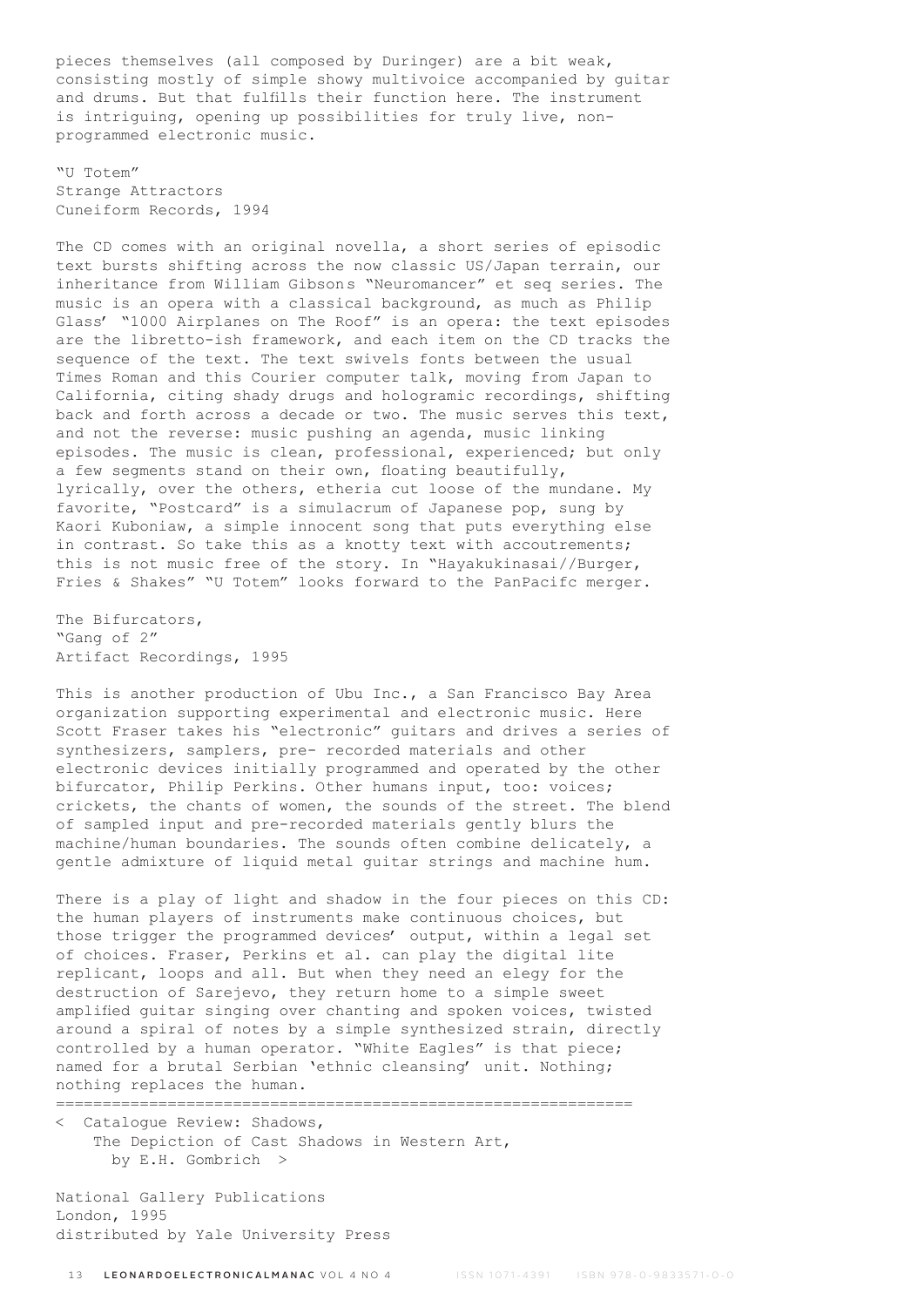New Haven, CT 06520 USA 64 pp.

Reviewed by Harry Rand National Museum of American Art Smithsonian Institution Email: SIWP06.NMAA.HARRY@ic.si.edu

From time to time the National Gallery has invited prominent artists to roam its collections and gather from its rich holdings a demonstrative group of works into one room. A slim and beautiful volume accompanies the first such exhibition to be assembled by an art historian - E.H. Gombrich. The event took place in the Sunley Room at the National Gallery, London, April - June 1995. The sumptuous number and quality of color plates in this little book of but 64 pages, the crisp, cool and heavy paper used, the care in every aspect of its production - all are further honor accorded to Sir Ernst, who gleaned these works where formerly only practicing artists were allowed. Gombrich ranged through art history, from antiquity to photography, from the orient to Impressionism. From such variety, a pattern develops with a few consistent visual mechanisms, which he describes. Gombrich considers the shade created when something interrupts light flowing toward another plane, the gradual diminution of light upon an object's surface by which we adjudge the source and intensity of the illumination and an object's form, and a shadow which ties things to their spatial position by touching the object and another surface. By examining these three species of shadow Gombrich opens a new vista into art, as much darkness as light. He invites us to roam through art history mentally, and any large museum literally, to gauge the treatment of light, and the implicit assertions thereby made, about the solidity of objects and what exists beyond the picture, perhaps casting a shadow into it. His brief inquiry leaves our sight refreshed by unconventional possibilities of looking and our reason invigorated by a new scale of judgment; we are reminded that shadow's presence or absence is a meaningfully diagnostic component of art, wherever it is encountered. The book is so brisk and lively that readers are consoled at having missed the exhibition.

Beside the delight Gombrich enlivens in his reader, all else is quibble, but a cavil or two should not be taken amiss as a blemish or demerit, only evidence of the dialogue and thoughtfulness that Sir Ernst seeks to enliven. His assertion "that we must never assume that artists did not see what they did not paint" is pure rhetoric of the most spurious kind, as phenomenological perception is hardly the issue (unless we want to ask, wearily yet again, whether El Greco was astigmatic); it is hard to believe what he infers. The absence or presence of shadows really does describe norms of viewing the world, various from time and place, conventionalized, information-rich - but not because they report on phenomenological perception: Egyptians did not see the world as flat cut-outs, although they so portrayed it. Nor is complete relativism warranted. Changes in reporting about light's activity in the world really do calibrate the station of various societies regarding their relationship to materiality, even morals, and certainly science. The very hallmark and distinction of occidental art is its treatment of cast shadow which, Gombrich eventually concedes, was a threshold crossed when "shadows re-entered the repertory of painting" after centuries of neglect, not after centuries of being unseen. Such points well aside, students and amateurs are well served. For all non-art historians this pleasant book will find its place as an invitation to reconfigure the galleries of paintings through which they walk, whether actually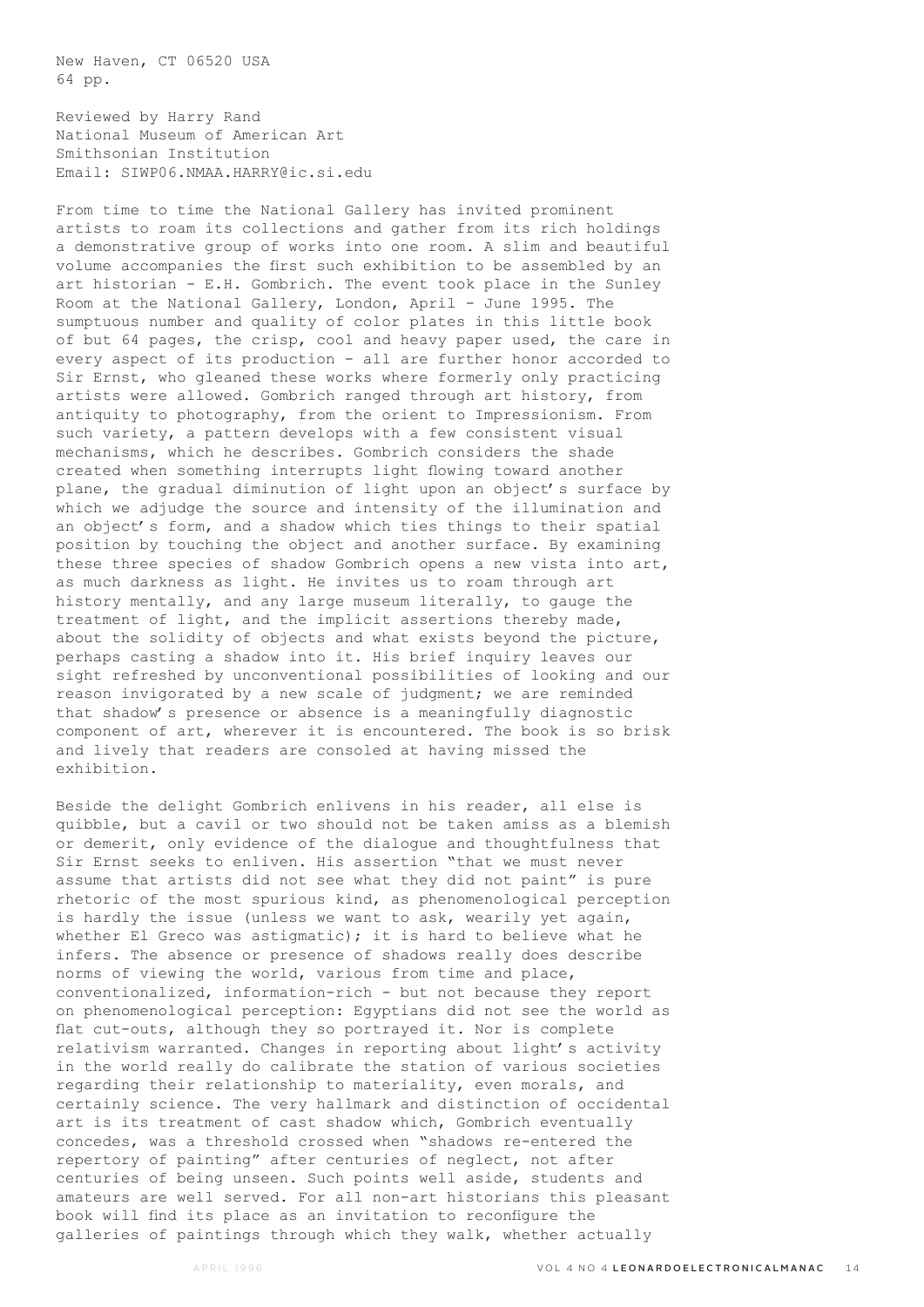or mentally.

< Editorial: The Latest Developments in Media Art >

==============================================================

By Herbert W. Franke LEONARDO Honorary Editor Email: mason@mitpress.mit.edu

Observers of media art notice that a new turning point has been reached. Perhaps this will lead to a decisive breakthrough. Art critics and philosophers are proclaiming the dawning of a new epoch, a "second modernism" characterized by the application of new media. The Austrian Pavilion at the Biennale in Venice in 1995, which was completely dedicated to media art, can be seen as proof of that development. (It has, however, been overlooked completely that there had already been a special show of computer graphics dedicated to constructivism in 1970.)

The recognition of media art has its repercussions, however. Judging from first-hand impression, one could well speak of a final legitimation of what had so far been allocated to the field of computer graphics/computer art. Among other effects, this forces us to look at events of the past from different angles, to judge many of the works created since 1963 under a different light. Suddenly, all that had been criticized and scorned by the old critics is considered to be revealing and interesting. The graphics created at that time, all of them still without serial number and certificate to prove their authenticity, are suddenly of value. Old computers are being recovered from cellars and shacks so that reconstructed programs can be run on them. We were at such a turning point once before, around 1980, when computergraphic results were for the first time leaving the laboratories and offices. Designers, people in the advertising business and film people were the ones who wanted to use these pictures, and thus an aesthetic aspect was involved, even if only as a secondary effect. But it was the first time that a broader circle of people realized that these pictures from plotters and monitors could attain considerable commercial importance. All of a sudden, a positive interest in computer graphics arose, and quite a number of former opponents changed sides and became experts, supporters and, yes, even pioneers of this course. While until that time scientists, technicians, mathematicians and programmers had determined the mode of creating pictures, now conventionally educated historians were in control. Naturally, the winds that determine the direction had to change as well. The attitudes of many of these new experts are still rooted in conventional ways of thinking, and even when confronted with computer graphics and video sequences they are thinking in concepts of "originals" and unique works. The possibility of "unlimited reproducibility," as Walter Benjamin put it, is a thorn in their sides. But even worse: many of them are trying to introduce the criteria of the presentday official art style into computer graphics. This is reflected in the selection of pictures for exhibitions, in publications, at the awarding of prizes to artists; it directs the distribution of support and assistance. Computer graphics that most resemble traditional hand-painted pictures are being favored. This burgeoning acknowledgment of media art by the experts has been was paid for dearly: what had previously had the chance to develop according to its own laws is now being taken in hand.

The consequences can be traced further. They even have their effects on the hardware and software sector. An example was the arrival of paint systems on the market. They were welcomed by artists and designers who wanted to avoid having to learn a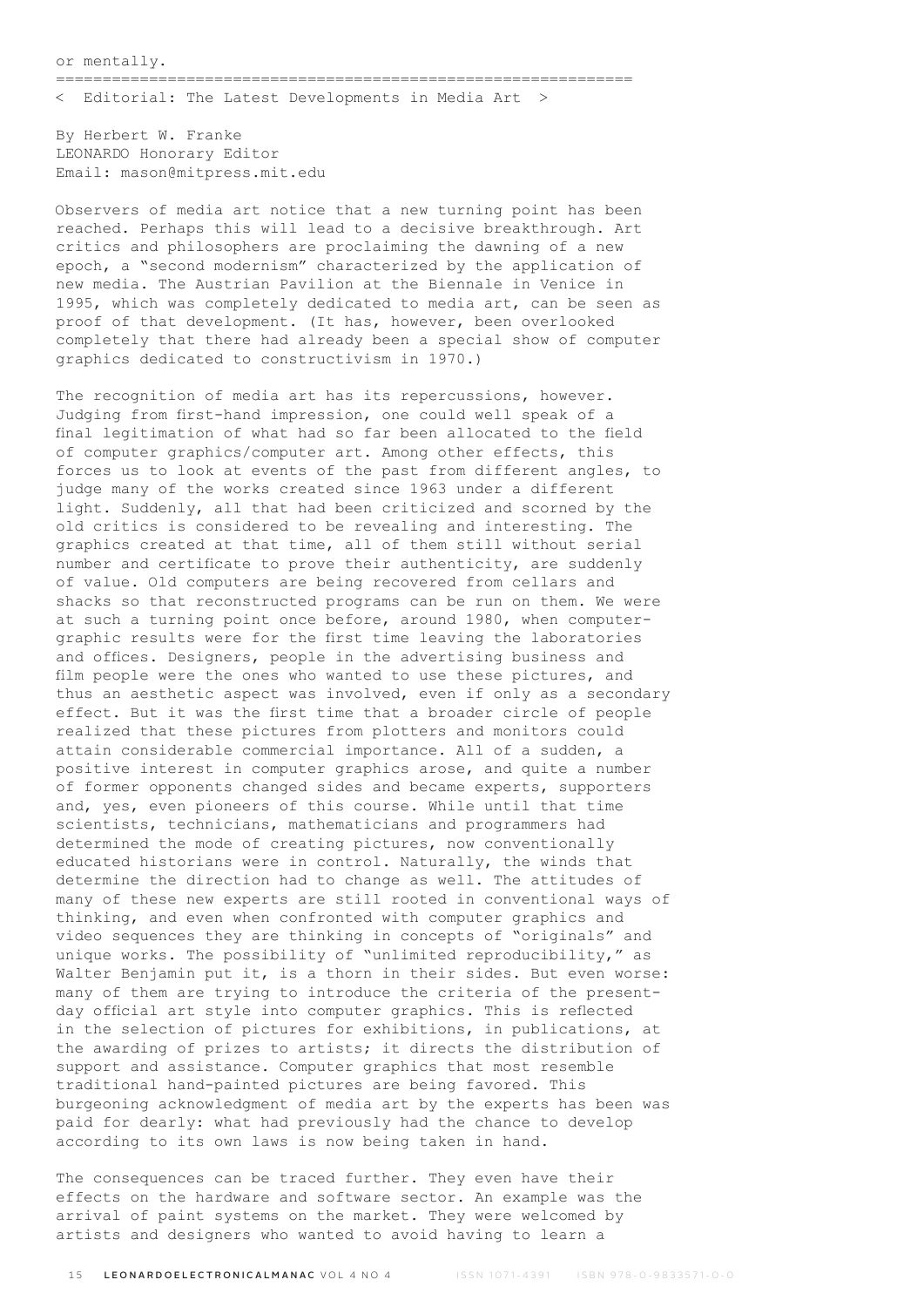programming language. Computers made it possible: the classic process of applying color onto paper was now being simulated. The designer uses an induction pen on a tablet exactly as he or she formerly had used paint brushes and pencils. The consequence of this, however, is that, when users are simulating an old method, on principle nothing new will evolve. The experts do not mind: this way, the resulting works perfectly resemble the relevant conventional artworks. One thing, however, should not be forgotten: the revolting news about computer art is that the new method is totally different from the old one. The paint systems are useful and comfortable. One can do a lot with them. In doing this, however, one will stay rooted in the old methods of thinking and creating and thus stand in one's own way.

What on principal is new? It is not so much the instrument as the thinking. Those who want to work as pioneers work have to cope with structural problems first. They have to try and understand the underlying graphic order of any picture they have in mind. They have to try to put ideas into formulas that can be introduced into a program. For the designer this means having to think in a way that is completely new, a way that could well be called algorithmic.

I am not saying anything against the conventional way of creating art - it will keep its importance. But when thinking about the qualifications of computer-graphic systems as artistic instruments, we have to judge by whether or not they contribute to overcoming the existing status.

Can computer art - the programmed act of creation - really lead us to fields that are closed to classical art? As we all know by now, computer-generated creation leads to motion, to interactivity. In this sector, thinking in the old categories will lead to a deadend street. In order to develop the method further, it is necessary to think in terms of algorithms, to have command over the structures. It is in a sense a more profound level of working with pictures, of creating them. Development is heading towards genetic programs, where universal laws for the construction of structural deployment can take effect. Employing this method leads directly into virtual space. Pictures are no longer enclosed in frames - the media artist leads the viewer into an unlimited three-dimensional world that is his or her original creation. The media artist has not built it from elements and building blocks but has analyzed it in all its correlations, growth processes and structural alternatives. Media artists can build their worlds according to existing laws, but they can also set up their worlds according to their own laws, by laying out the germ and watching what evolves from it. In this scenario the artist is the creator.

Our future world will be a world made of data-aggregates, of virtual spaces. A big part of what artists create will sit in the computer store waiting to be used. In this way, digital art will be more and more like music: it will become dynamic, moving in time; it will be storable and it will be possible to spread it via channels. In the future, in place of the PC will be a terminal with a new type of output equipment with enclosed cyberspace aggregates. Over the networks, users will download the spaces where they want to be, from all over the world, and not only from the real world. But somewhere, in the rooms of museums, there will still be "dinosaur-experts" sitting in front of installations of piled-up monitors with flickering screens - after all, it is the hardware that characterizes these works as art. Only in the hardware will yesterday's elite be able to find the originals and the unique artworks. But in the age of media art, the concepts of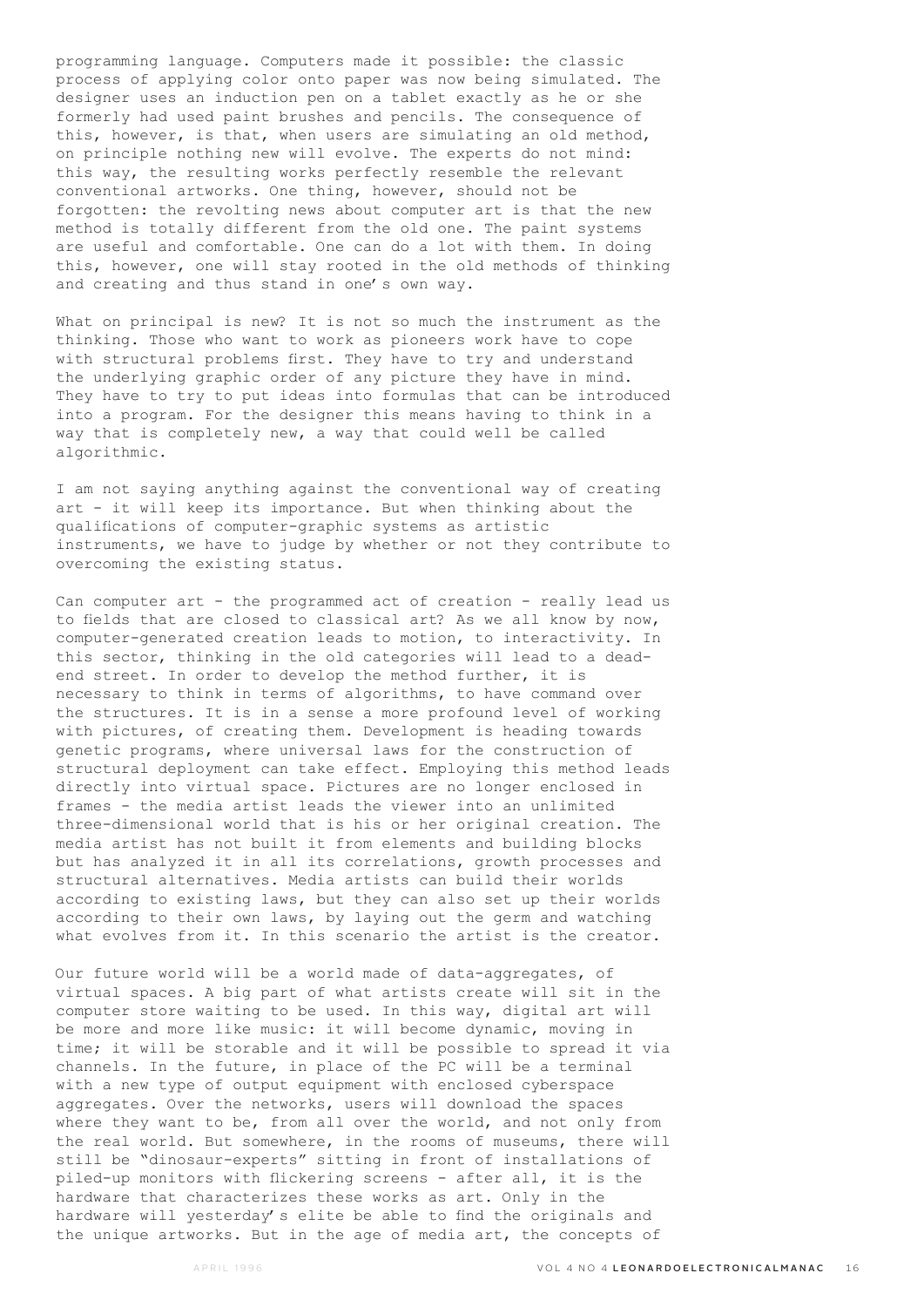originals and "unique works" do not make sense.

 $\mathcal{L}_\text{max}$  and  $\mathcal{L}_\text{max}$  and  $\mathcal{L}_\text{max}$  and  $\mathcal{L}_\text{max}$ 

============================================================== Editor's Note: Leonardo Digital Reviews is available on the WWW at http://www-mitpress.mit.edu/Leonardo/ldr.html. Comments to the editors may be made to davinci@uclink.berkeley.edu. ============================================================== < END LEONARDO DIGITAL REVIEWS APRIL 1996 > ==============================================================

 | | | PUBLICATIONS | |\_\_\_\_\_\_\_\_\_\_\_\_\_\_\_\_|

< Immersed in Technology - Art and Virtual Environments > edited by Mary Anne Moser with Douglas MacLeod A Leonardo Book November 1995 ISBN 0-262-13314-8

"Virtual Reality, like many technologies in their infancy, was not developed with a singular purpose in mind, and still lacks a fixed raison d'etre. Seizing the moment, the writers and artists in this book have taken a rare initiative by proposing a host of creative forms and ideas for the multifunctional use of virtual environments." -- Andrew Ross, Director, American Studies Program, and Professor of Comparative Literature, New York University

The Banff Centre for the Arts has become synonymous for what's hot in the electronic arts, a place where professional artists come to produce new work and develop new skills. This book brings together critical essays along with artists' projects to explore the many issues raised by the creation of virtual environments and to provide a glimpse into worlds that have been much discussed but rarely seen.

The book opens with eleven essays that approach the social and cultural implications of cyberspace from the perspective of cultural studies, communications, art history, art criticism, English, and women's studies. These are followed by nine virtual environments (along with statements of what the artists are trying to accomplish in both theoretical and technical terms), created over a three-year period as part of the Art and Virtual Environments Project at the Banff Centre. Together, writers and artists examine the consequences in cyberspace for race and identity, materiality and the body, landscape and narrative. Specific implications of the masculinist and rationalist biases of cyberspace are also discussed.

Preface: Douglas MacLeod Introduction: Mary Anne Moser

Essays ------ Embodied Virtuality: Or How to Put Bodies Back into the Picture N. Katherine Hayles Virtual Skin: Articulating Race in Cyberspace Cameron Bailey Mysteries of the Bioapparatus Nell Tenhaaf When Is the Ear Pierced? The Clashes of Sound, Technology, and Cyberculture Frances Dyson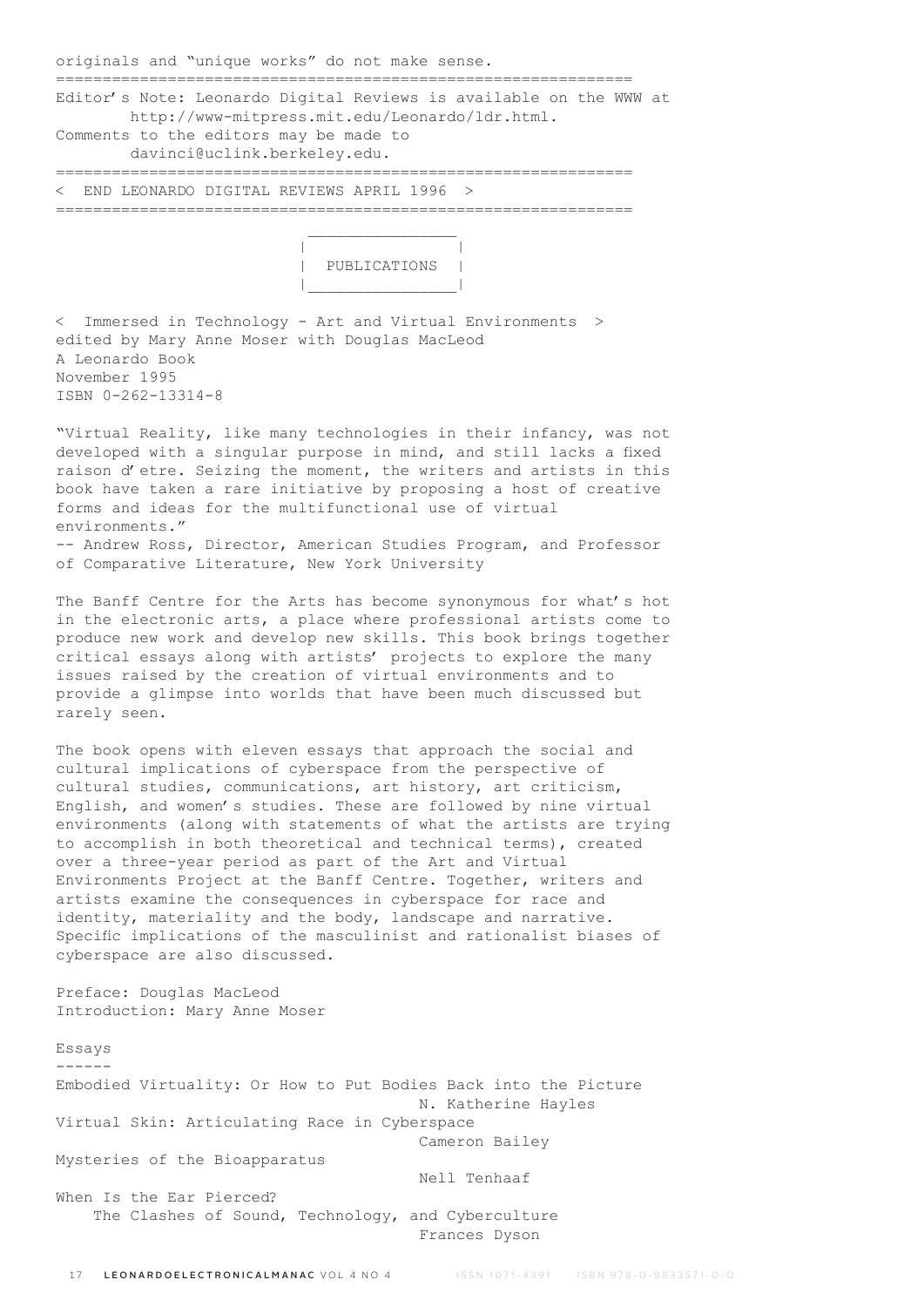Cyberdammerung at Wellspring Systems Allucquere Rosanne Stone A Disappearance of Community Avital Ronell Fascination, Masculinity, and Cyberspace Rob Milthorp A City for Bachelors Jeanne Randolph Aboriginal Narratives in Cyberspace Loretta Todd Nature Morte: Landscape and Narrative in Virtual Environments Margaret Morse Time Traveling in the Gallery: An Archeological Approach in Media Art Erkki Huhtamo Artists' Statements ------------------- Objects of Ritual Will Bauer and Steven Gibson Archeology of a Mother Tongue Toni Dove and Michael Mackenzie Dancing with the Virtual Dervish: Virtual Bodies Diane Gromala and Yacov Sharir Bar Code Hotel Perry Hoberman VR on \$5 a Day Ron Kuivila Placeholder Brenda Laurel and Rachel Strickland Field Recording Studies Michael Naimark Dancing with the Virtual Dervish: Worlds in Progress Marcos Novak Topological Slide Michael Scroggins and Steven Dickson Inherent Rights, Vision Rights Lawrence Paul Yuxweluptun \*\*\*\*\*\*\*\*\*\*\*\*\*\*\*\*\*\*\*\*\*\*\*\*\*\*\*\*\*\*\*\*\*\*\*\*\*\*\*\*\*\*\*\*\*\*\*\*\*\*\*\*\*\*\*\*\*\*\*\*\* < Designing Information Technology in the Postmodern Age From Method to Metaphor > Richard Coyne A Leonardo Book October 1995 ISBN 0-262-03228-7 408 pp.

"Designing Information Technology in the Postmodern Age" puts the theoretical discussion of computer systems and information technology on a new footing. Shifting the discourse from its usual rationalistic framework, Richard Coyne shows how the conception, development, and application of computer systems is challenged and enhanced by postmodern philosophical thought. He places particular emphasis on the theory of metaphor, showing how it has more to offer than notions of method and models appropriated from science.

Coyne examines the entire range of contemporary philosophical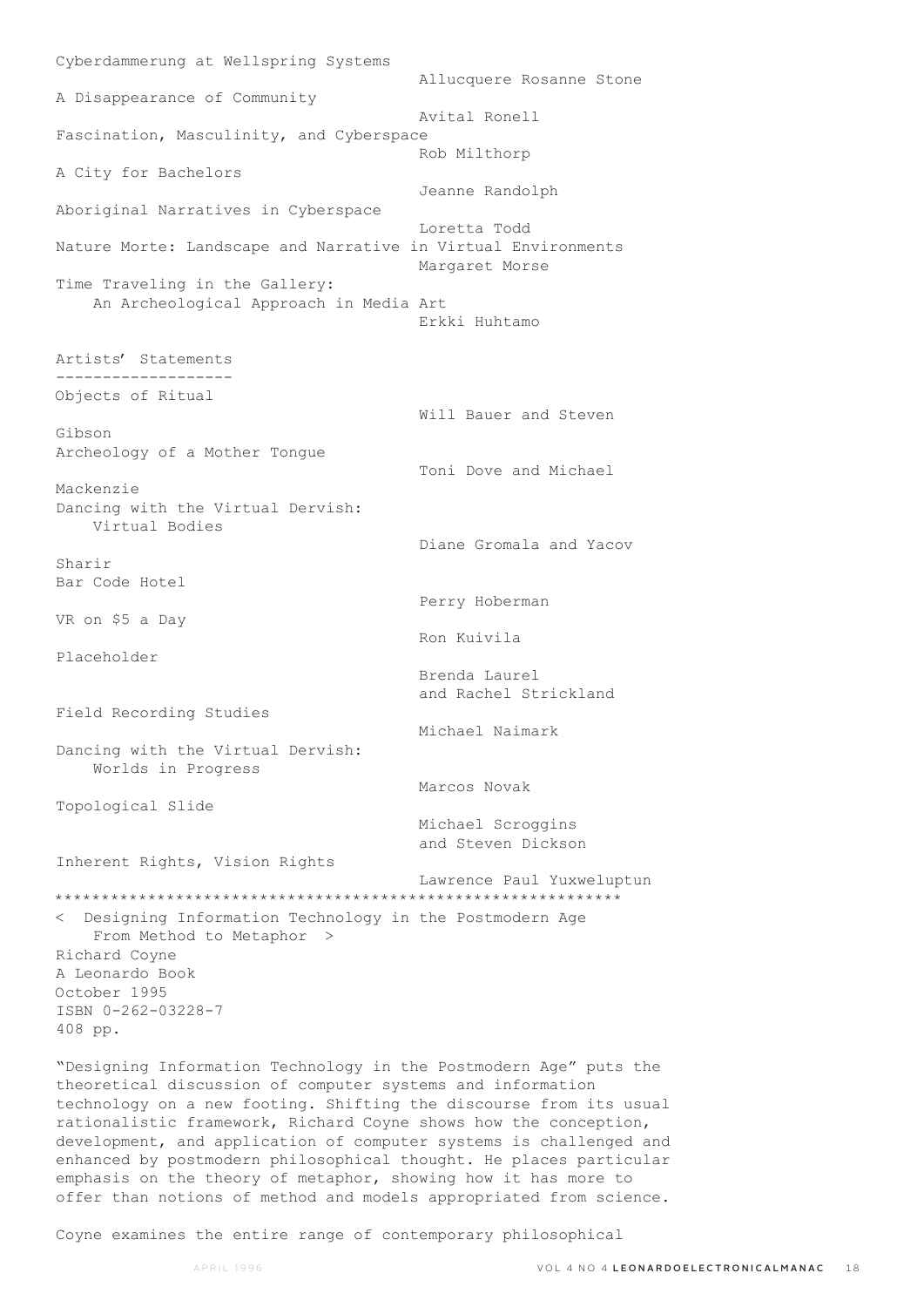thinking -- including logical positivism, analytic philosophy, pragmatism, phenomenology, critical theory, hermeneutics, and deconstruction -- comparing them and showing how they differ in their consequences for design and development issues in electronic communications, computer representation, virtual reality, artificial intelligence, and multimedia. He also probes the claims made of information technology, including its presumptions of control, its so-called radicality, even its ability to make virtual worlds, and shows that many of these claims are poorly founded.

Among the writings Coyne visits are works by Heidegger, Adorno, Benjamin, Gadamer, Derrida, Habermas, Rorty, and Foucault. He relates their views to information technology designers and critics such as Herbert Simon, Alan Kay, Terry Winograd, Hubert Dreyfus, and Joseph Weizenbaum. In particular, Coyne draws extensively from the writing of Martin Heidegger, who has presented one of the most radical critiques of technology to date.

Introduction Being, Technology, and Design

Computers and Praxis How the Theoretical Is Giving Way to the Pragmatic in Computer Systems Design

Who Is in Control?? Critical Theory and Information Technology Design

Deconstruction and Information Technology The Implications of Derrida's Project against Metaphysics

Where is the World Is Cyberspace? The Phenomenology of Computer-Mediated Communications

Representation and Reality The Phenomenology of Virtual Reality

Systematic Design Methods, Theories, and Models in Design

Metaphors and Machines Metaphor, Being, and Computer Systems Design

Conclusion

\*\*\*\*\*\*\*\*\*\*\*\*\*\*\*\*\*\*\*\*\*\*\*\*\*\*\*\*\*\*\*\*\*\*\*\*\*\*\*\*\*\*\*\*\*\*\*\*\*\*\*\*\*\*\*\*\*\*\*\*\*

< Leonardo 29:3 abstracts >

Virtual Intimacy and the Male Gaze Cubed: Interacting with Narratives on CD-ROM J. Yellowlees Douglas

Interactive narratives on CD-ROM have the potential to make us feel more a part of the stories we experience than do either film or print. Yet, as some early offerings in this fledgling genre reveal, the use of subjective camera and the constraints on the user's interaction with the narrative can conspire to make some readers feel straitjacketed by the text, rather than transported by it. The author analyzes one of these early offerings in depth and presents some alternative possibilities for this new genre.

Laziza Videodance and Lumia Project: The Intersection of Dance, Technology and Performance Art Kathleen Laziza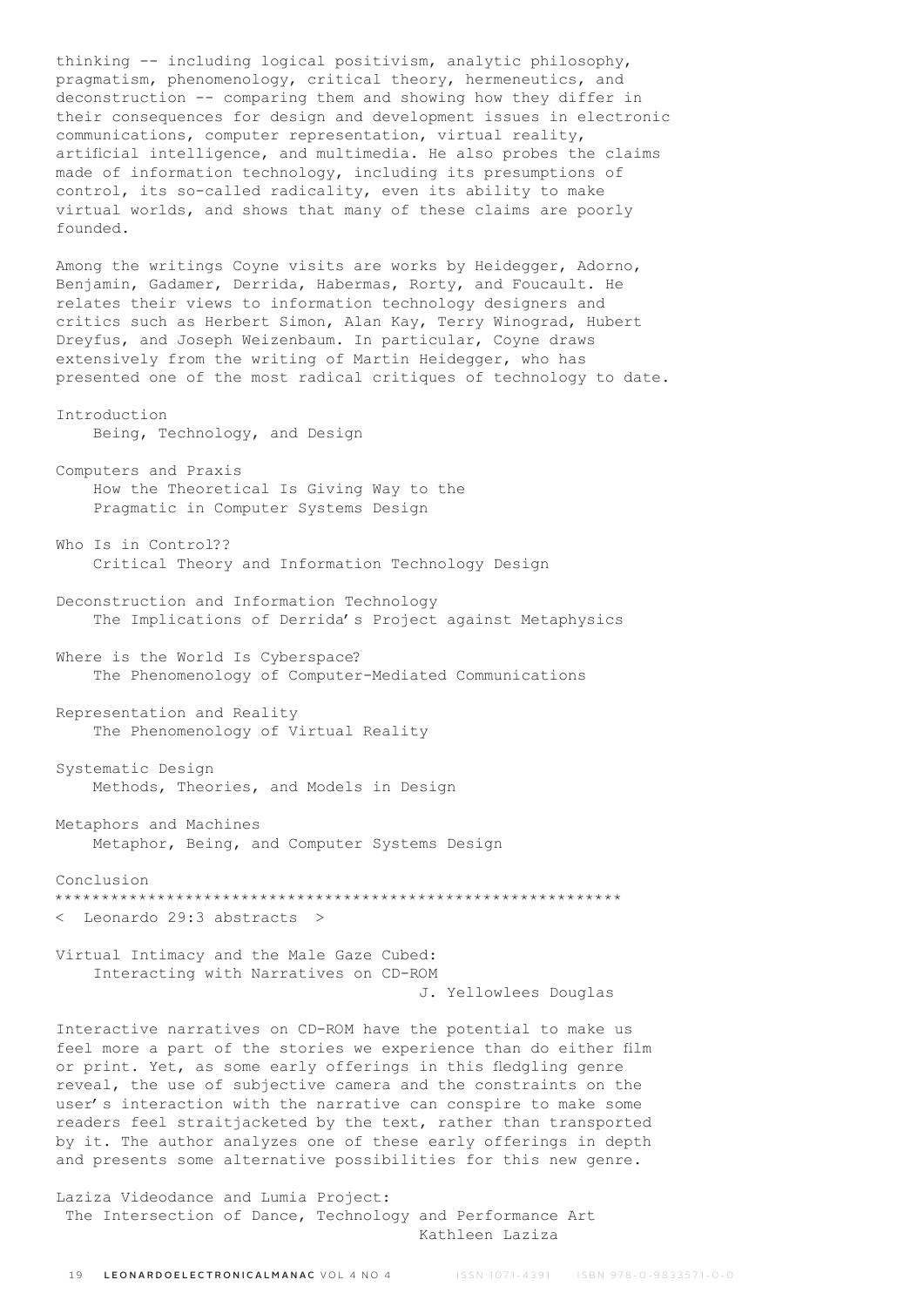The author chronicles the development of the Laziza Videodance and Lumia Project (LVLP), an experimental multiple-media theater that she founded with William Laziza in 1980. Descriptions of 14 movement-theater works detail LVLP's uses of special- effect lighting, video installation and production, optics and computers, as well as scientific and mathematical principles. The author discusses the intricacies of collaboration between technicians, art handlers, dancers and actors involved in multiple-media production.

Through the Electronic Labyrinth: The Meanderings of a Visual Artist

Teresa Wennberg

The author describes the path that has taken her from the classic medium of oil on canvas to the world of sound, video and computergraphic animation. She describes several of her large-scale installations in detail and discusses aspects of art based on new technologies.

A Common Impulse in Art and Science

 Charles R. Garoian and John D. Mathews

Meanings, processes and values associated with art and science are explored with the intention of finding the similarities and differences in the origins and intellectual products of these areas of human endeavor. The authors argue that the most important reason for the present separation of these areas has been a cultural and philosophical failure to recognize the common human origins and goals of each. They hypothesize that art and science both contribute new "words" to our cultural lexicon and thus conclude that these areas are the same in a formal lexical sense.

Beyond the Interface:

 A Phenomenological View of Computer Systems Design Ivan Hybs

This article analyzes human-technology-world relations---namely, embodiment, hermeneutic and alterity relations---as a means of examining computer technology. Our understanding of computers and human-computer interaction is investigated in detail. In conclusion, the author indicates some flaws in current understanding of computer technology and of the technology's position within the human-technology- world continuum. "Human-Computer Interaction" (HCI) is emerging as one of the most important factors in the design of computer systems and the acceptance of computer technology by users. The abbreviation "HCI" sometimes also stands for "Human- Computer Interface." The double meaning of HCI is indicative of certain confused understandings of the problem posed by computer technology: the question of interaction is commonly seen as no more than a question of interface.

Quantitative Estimates of Left- and Right-Hemispherical Dominance in Art

Vladimir M. Petrov

In order to determine their relationships to creativity, features of functional brain asymmetry were studied by means of analyzing the work of visual artists and composers from the seventeenth to the twentieth century, both in Western Europe and in Russia. To measure these features an iterative procedure was derived,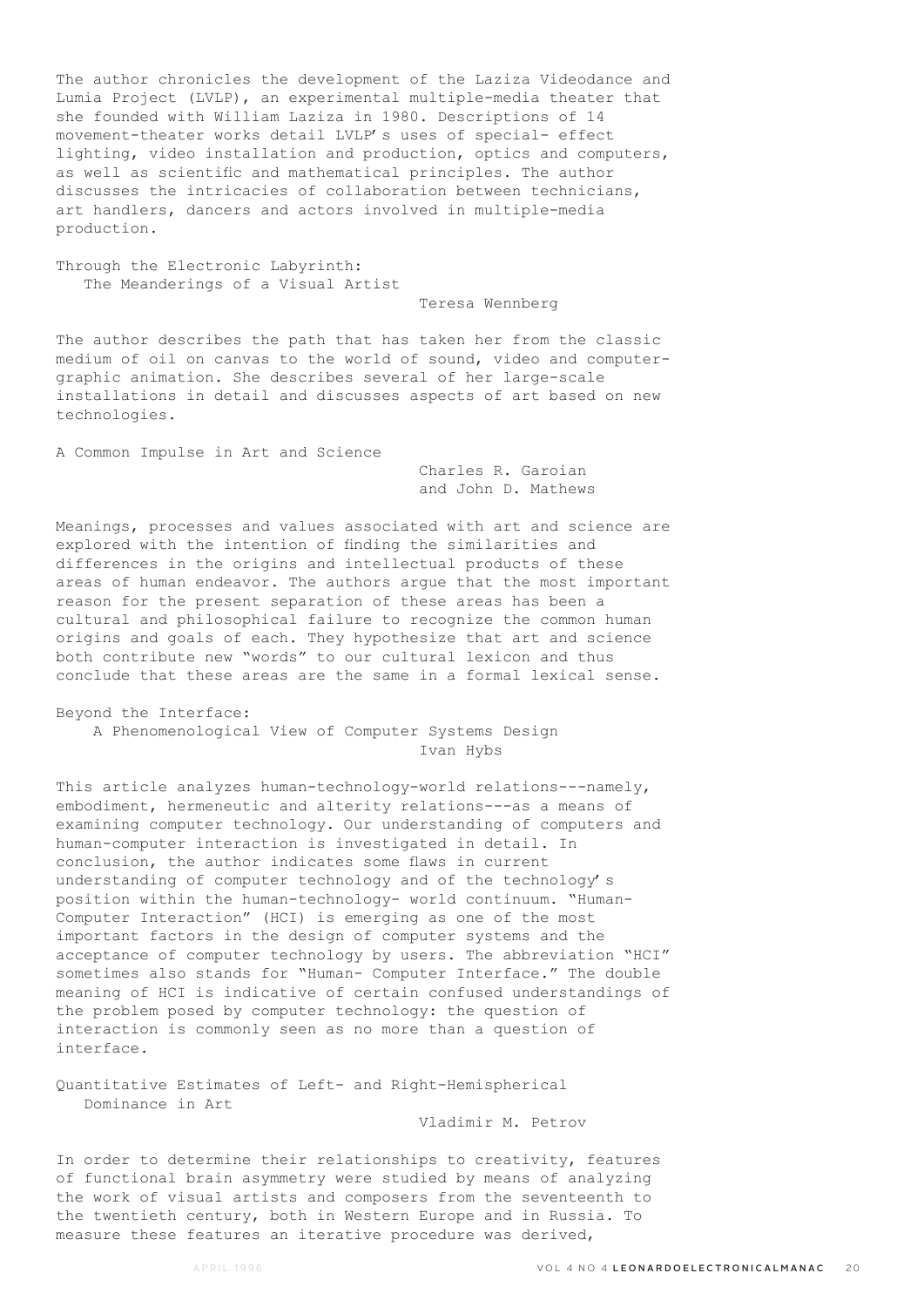permitting the researchers to use experts as specific "instruments." The results are objective, despite the subjectivity of the primary data, and indicate a degree of dominance of leftor right-hemispherical processes in the work of each painter and composer studied.

=============================================================

 $\mathcal{L}_\mathcal{L}$  , which is a set of the set of the set of the set of the set of the set of the set of the set of the set of the set of the set of the set of the set of the set of the set of the set of the set of the set of

 | | | ANNOUNCEMENTS | |\_\_\_\_\_\_\_\_\_\_\_\_\_\_\_\_\_|

< ACM MULTIMEDIA'96 >

November 18 - 22, 1996 Hynes Convention Center Boston, MA, USA

Monika Fleischmann, ACM Multimedia '96 Art chair Research Scientist/Artistic Director GMD - German National Research Center for Information Technology Institute for Media Communication (IMK) Dept. Visualization and Media Systems Design (VMSD) http://viswiz.gmd.de/ Schloss Birlinghoven, D-53754 Sankt Augustin Phone: ++49-2241-14-2809 (Fax: -2040), Email: fleischmann@gmd.de URL: http://viswiz.gmd.de/VMSD/PAGES.en/people.mia.html

CALL FOR PAPERS / INFORMATION FOR ARTISTS The 4th International Multimedia Conference and Exhibition will be held at Boston, November 18-22, 1996. ACM Multimedia'96 will be co-located with SPIE's Symposium on Voice, Video and Data Communications, and Broadband Communications Expo. It will overlap with CSCW, to be held in nearby Cambridge.

Multimedia technology can substantially improve the communication between information providers and consumers. It contributes to the general accessibility of information, through new interactive media as well as through new forms of production, delivery and perception of existing media.

ACM Multimedia'96 will provide an international forum for papers, panels, videos, demonstrations, courses, workshops, and exhibits focusing on all aspects of this multi-disciplinary field: from underlying technologies to applications and issues, and from theory to practice. We invite your medicine, etc.; collaboration environments; databases; digital libraries; distributed systems; documents and authoring; hardware and architectures; image, video and audio compression techniques; information retrieval; interactive television; media integration and synchronization; networking and communication; operating system extensions; programming paradigms and environments; standards and legal issues; storage and I/O architectures; tools; user interfaces; and virtual reality.

### MULTIMEDIA AND ART

Submissions by artists presenting innovative work in the field of INTERACTIVE MEDIA ART & CULTURE are encouraged. A specific selection process and a special Multimedia and Art session on STORYTELLING AFTER CINEMA will take place. Submissions by artists should include EITHER a paper presentation, OR a VHS NTSC or PAL video OR CD-ROM OR URL with short description and demonstration requirements when applicable, and a biography.

Specific areas are: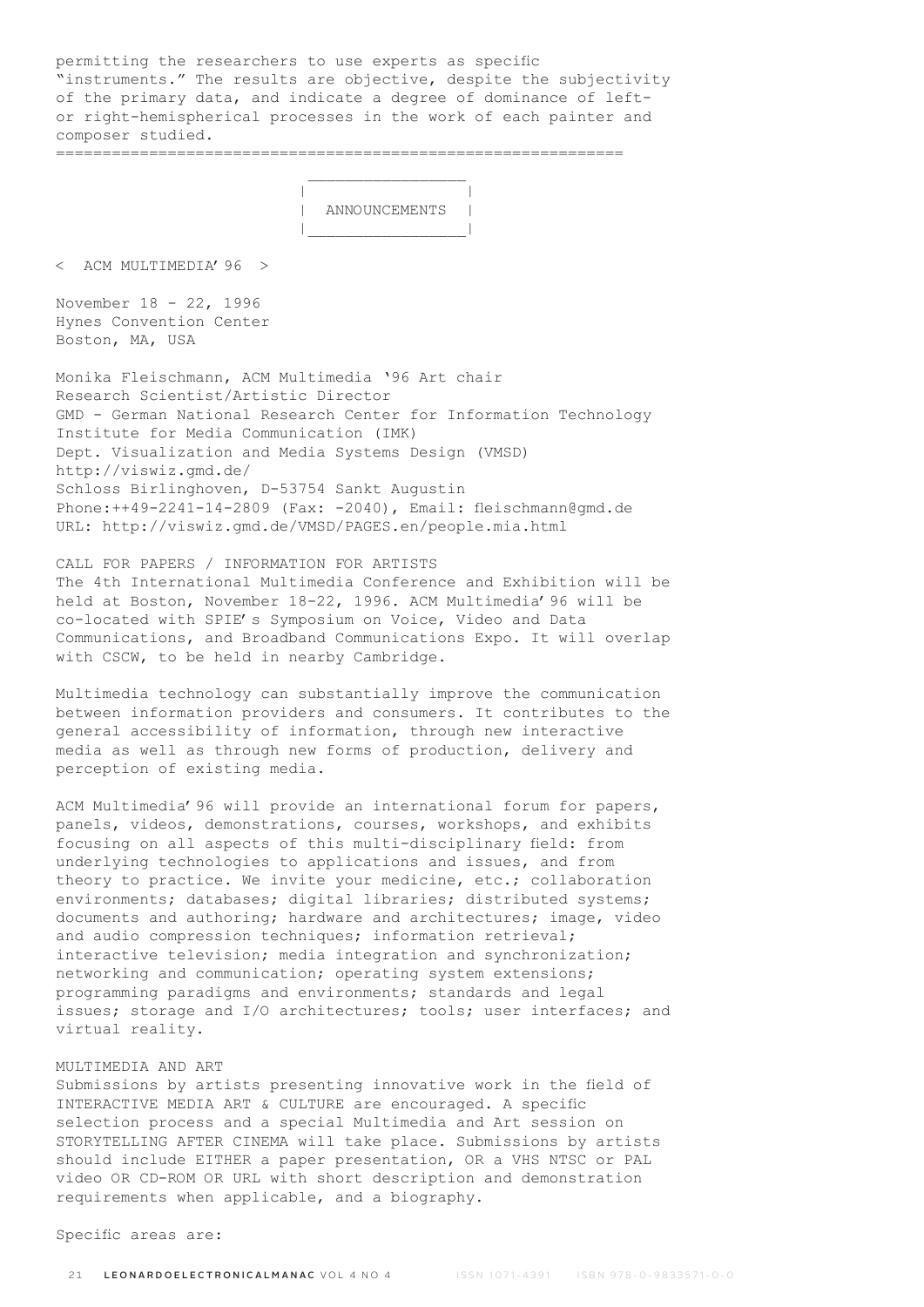1. Interactive Media Art & Drama 2. Interactive Design & Art Mediation A juried election process and a special Multimedia and Art session on "Storytelling after Cinema" will be composed of: a) Papers (email) b) CD-ROM's (PC/MAC) c) URL's d) Video Tapes (VHS NTSC/PAL) Ref. to a) : Paper submitting authors should send a 2 page abstract focused on fundamental theoretical aspects of interactive storytelling, demonstration requirements and a biography. Ref. to b), c),  $d)$  : Submitting artists dispose of a 5 minute (demo) duration to tell an interactive story. Authors should send their work with a short description, demonstration requirements when applicable and a biography. The elected art works will be part of the exhibition and/or round tables with elected speakers organized in Boston. The elected art works will be edited either in visual proceedings, on a CD-ROM or in the web. Authors must assign copyright to ACM as a condition of publishing their work. An author who embeds an object, such as an art image, copyrighted by a third party is expected to obtain that party's permission to include the object with the understanding that the entire work may be distributed as a unity to ACM members and others. Authors of accepted submissions will be required to send both a camera-ready copy of the manuscript for the printed proceedings and an electronic copy for the CD-ROM or visual proceedings. IMPORTANT DATES All Submissions (6 copies for papers) due: April 24th, 1996. NOTE: Extended deadline: June 24 (postmarked), 1996 More information: http://www.acm.org/sigmm/MM96/cfp.html#Art http://www.acm.org/sigmm/MM96/art.html \*\*\*\*\*\*\*\*\*\*\*\*\*\*\*\*\*\*\*\*\*\*\*\*\*\*\*\*\*\*\*\*\*\*\*\*\*\*\*\*\*\*\*\*\*\*\*\*\*\*\*\*\*\*\*\*\*\*\*\*\* < WSCG '97 - The Fifth International Conference in Central Europe on Computer Graphics and Visualization 97 > Vaclav Skala Computer Sci.Dept., Univ.of West Bohemia Univerzitni 22, Box 314, Plzen, Czech Republic Email: wscg97@kiv.zcu.cz URL: http://yoyo.zcu.cz/~skala/wscg97.html The Fifth International Conference in Central Europe on Computer Graphics and Visualization 97 is being held on February 10-14, 1997 in the Czech Republic, in cooperation with IFIP working group 5.10 on Computer Graphics and Virtual Worlds. Contribution deadline: October 30, 1996 Information on previous conferences is available at: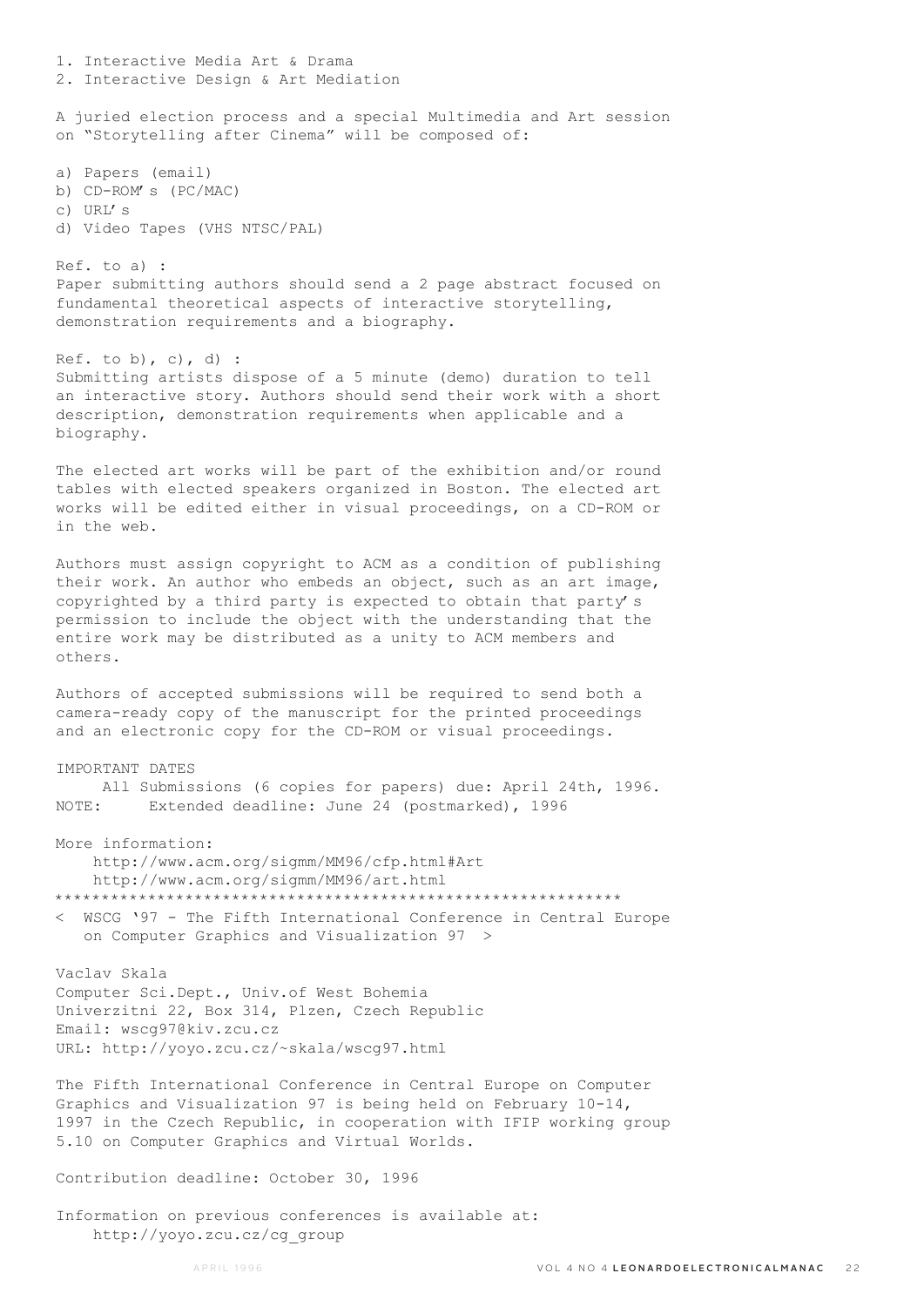\*\*\*\*\*\*\*\*\*\*\*\*\*\*\*\*\*\*\*\*\*\*\*\*\*\*\*\*\*\*\*\*\*\*\*\*\*\*\*\*\*\*\*\*\*\*\*\*\*\*\*\*\*\*\*\*\*\*\*\*\* < Experimental Aesthetics Institute 'Prometei' - Call for papers > Bulat M. Galeyev Institute "Prometei" **KGTU** 10 K.Marx. str. Kazan, 420111, Russia Tel: (8432)386273 Fax: (8432)365331 Email: galeyev@prometey.ksu.ras.ru In 1996 the Experimental aesthetics institute "Prometei" (Russia, Kazan) prepares for publishing an international collection of papers entitled tentatively "Melody-drawing transformations". The collection will be devoted to discussing: a) interrelations between music and ornament, between music and architecture, b) synaesthetic (psychological) base of methaphorical "melodydrawing" comparisons, and also instrumental (technical) methods of transformation melody into drawing (graphics) and vice versa. Persons who wish to contribute to the collection are encouraged to send their papers (10-15 pp. in typewritting plus 4-5 b/w illustrations). \*\*\*\*\*\*\*\*\*\*\*\*\*\*\*\*\*\*\*\*\*\*\*\*\*\*\*\*\*\*\*\*\*\*\*\*\*\*\*\*\*\*\*\*\*\*\*\*\*\*\*\*\*\*\*\*\*\*\*\*\* < ELECTRONICS, MUSIC, LIGHT to L.S. Termen 100-th anniversary > Bulat M. Galeyev Academy of Sciences of Tatarstan Tupolev Kazan State Technical University Experimental Aesthetics Institute "Prometei" KGTU 10 K.Marx. str. Kazan, 420111, Russia Tel: (8432)386273 Fax: (8432)365331 Email: galeyev@prometey.ksu.ras.ru The conference "Electronics, music, light", dedicated to the memory of electronic music pioneer L.S. Termen (1896-1993) is to be held in Kazan from October 7 to 11. Foreign speakers are also encouraged to submit their papers. Conference topics: life and creative work of L.S.Termen and development of his ideas in our days, respectively (electronic music, spatial music, light-music and other kinds of arts and researches in art field, based on introducing modern technologies, including computer ones. One section will devoted entirely to discussing "Artificial intelligence

both theoretical (phylosophical and aesthetical, psychological) and technical, applied aspects of the problem. Demonstration of art works are to be held in evenings.

and art" problem). Conference will be devoted to discussing

Max.presentation time is 20 min. Total participants number will be 50-60 persons. Place of the conference - Light-music hall "Prometei".

Papers abstracts (3 pages with 1.5 spaces) in participant country language are to be submitted to the Organizing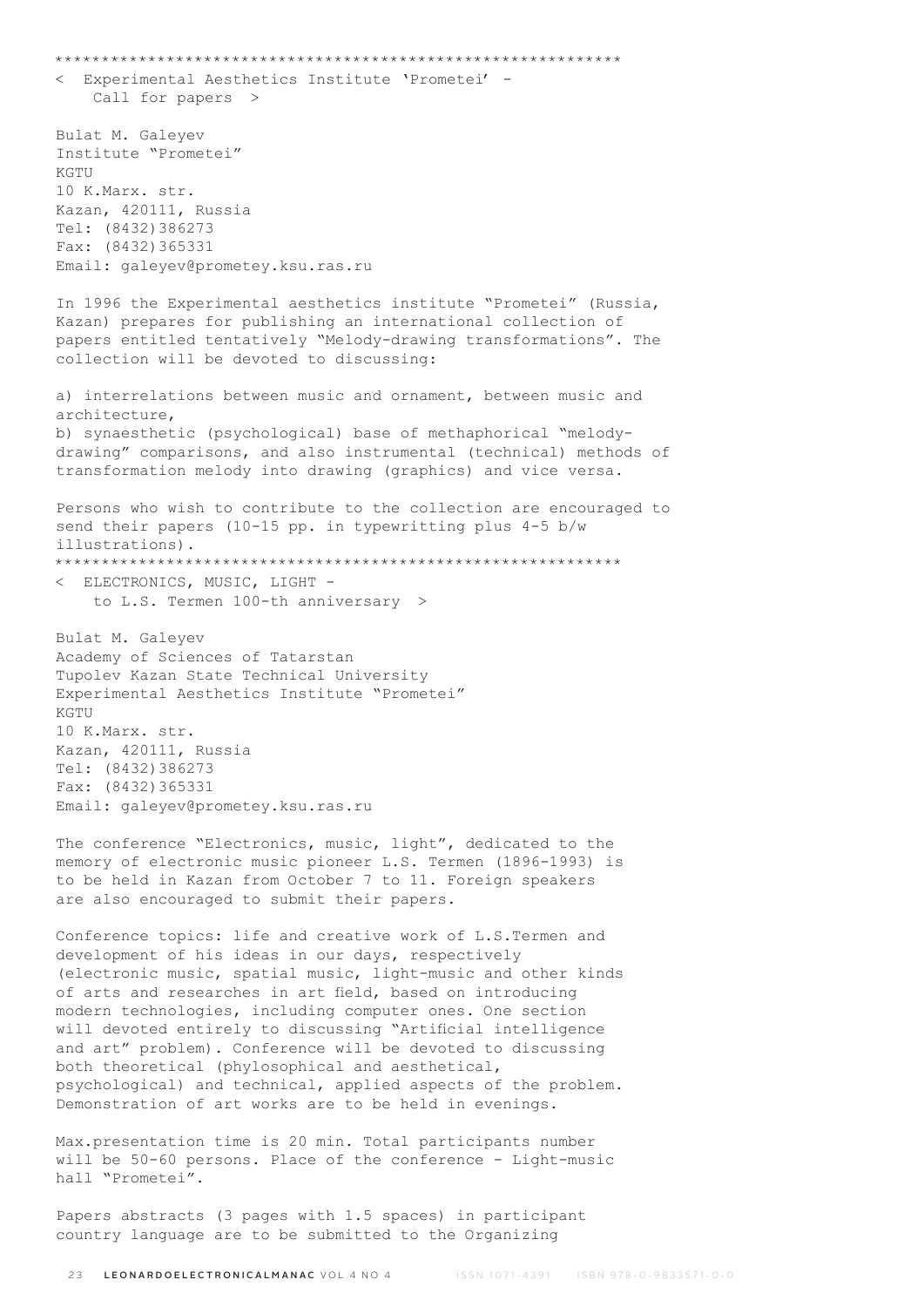Committee by May 31 1996 as a deadline. Persons who wish to participate in the conference should provide also information on demonstration materials and necessary equipment (both for presentations and evening demonstrations). In the case participant is the representative is affilated to an institution engaged in developing "Electronics and art" problem please enclose also one page summary of the organization activities with indication of its adresses, phone and fax numbers , e-mail adress and so on (this one will be published in reference appendix to conference proceedings). We earnestly ask all persons who wish to participate to provide their e-mail adresses in the case they have access to Internet. =============================================================



< Minnesota's Resources and Counseling for the Arts seeks an Executive Director >

Search Committee Resources and Counseling for the Arts 308 Prince St. #270 St. Paul MN 55101 USA

Resources and Counseling for the Arts (RCA) is a service organization established in 1978. RCA's mission is to improve the business competence and confidence of independent artists and cultural organizations by providing affordable management information, consulting and training services. With a budget of \$250,000, a small operating surplus, and a staff of five, RCA serves 2,000 artists and 250 arts organization each year.

The Executive Director of Resources and Counseling for the Arts is charged by the board of directors with carrying out the mission of the organization. This is a full-time exempt position. Specific responsibilities include designing and delivering services to nonprofit arts and cultural organizations and overseeing the general management of the organization. Reports to the board of directors.

In April 1996, RCA will move to expanded warehouse space in downtown Saint Paul. This move gives RCA greater visibility among artists but increases its annual operating budget. The new executive director will be asked to increase RCA's visibility and fundraising earning capacities.

# Qualifications

o At least five years' experience in nonprofit management, at progressively more responsible levels. Arts management experience a plus.

o A working knowledge and understanding of the Minnesota arts scene.

o Entrepreneurial skills: ability to envision, design and promote new programs (especially earned income activities), and to create and maintain alliances with other organizations o Promotional skills: ability to speak effectively for the organization, recognize promotional possibilities, and create and implement a marketing plan.

o A working knowledge of strategic planning principles.

o Experience working with a nonprofit board of directors.

o Experience preparing budgets and understanding financial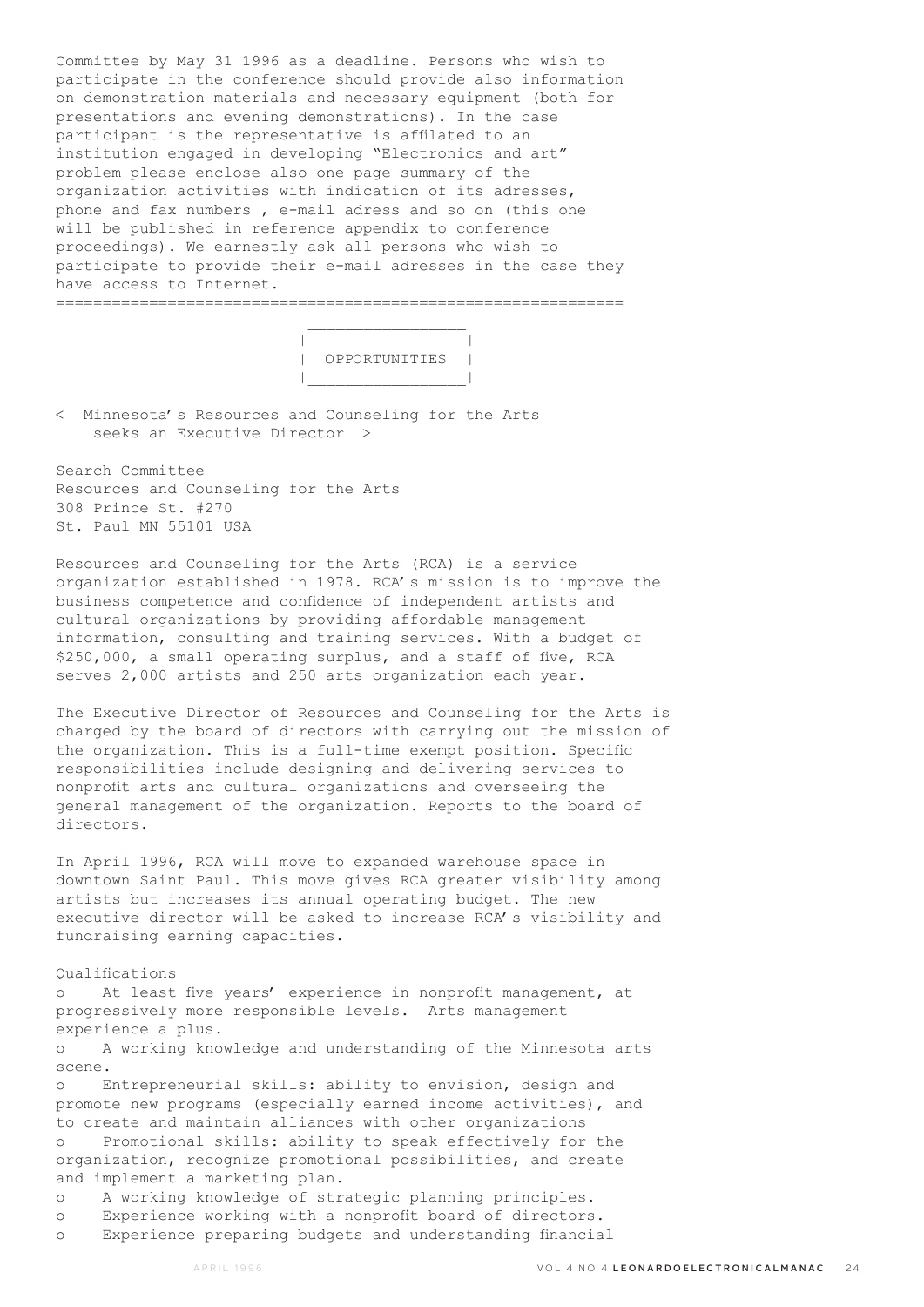reports. o Experience managing information systems; comfort with computers and the Internet. Fundraising experience, and knowledge of the Minnesota funding scene. o Experience organizing, managing and coaching staff. o BA degree, with courses in arts administration, business or nonprofit management a plus.

Salary range: high 30's, commensurate with experience Benefits: Full single health and dental coverage; very generous paid vacation and holidays.

```
Starting date: September 1, 1996
```
Application procedure: On or before June 1, 1996, send resume, a list of three professional references, and a cover letter describing qualificiations for the position. Women, people of color and people with disabilities encouraged to apply. No phone calls please.

=============================================================

# $\mathcal{L}_\text{max}$  | ACKNOWLEDGMENTS | |\_\_\_\_\_\_\_\_\_\_\_\_\_\_\_\_\_\_\_|

LEA and Leonardo/ISAST gratefully acknowledges Interval Research Corporation for its continuing support of Leonardo Electronic Almanac.

 $\mathcal{L}_\text{max}$ 

| LEA            |  |
|----------------|--|
| WORLD WIDE WEB |  |
| AND            |  |
| FTP            |  |
| ACCESS         |  |
|                |  |

The LEA Word Wide Web site contains the LEA archives, including all back issues, and the Leonardo Electronic Gallery. The Profiles and Feature Articles have been extracted from the back issues, and reside in their own sections of the site. It is accessible using the following URL:

http://www-mitpress.mit.edu/LEA/home.html

Back issues, submission guidelines and LEA Gallery files are available via ftp anonymous, using the following method: ftp mitpress.mit.edu login: anonymous password: your\_email\_address cd pub/Leonardo/Leonardo-Elec-Almanac

 | LEA | | PUBLISHING & | | SUBSCRIPTION | | INFORMATION | |\_\_\_\_\_\_\_\_\_\_\_\_\_\_\_\_|

Editorial Address: Leonardo Electronic Almanac 718 6th Street SE Minneapolis, MN 55414-1318 Tel: (612) 362-9390 Fax: (612) 362-0097